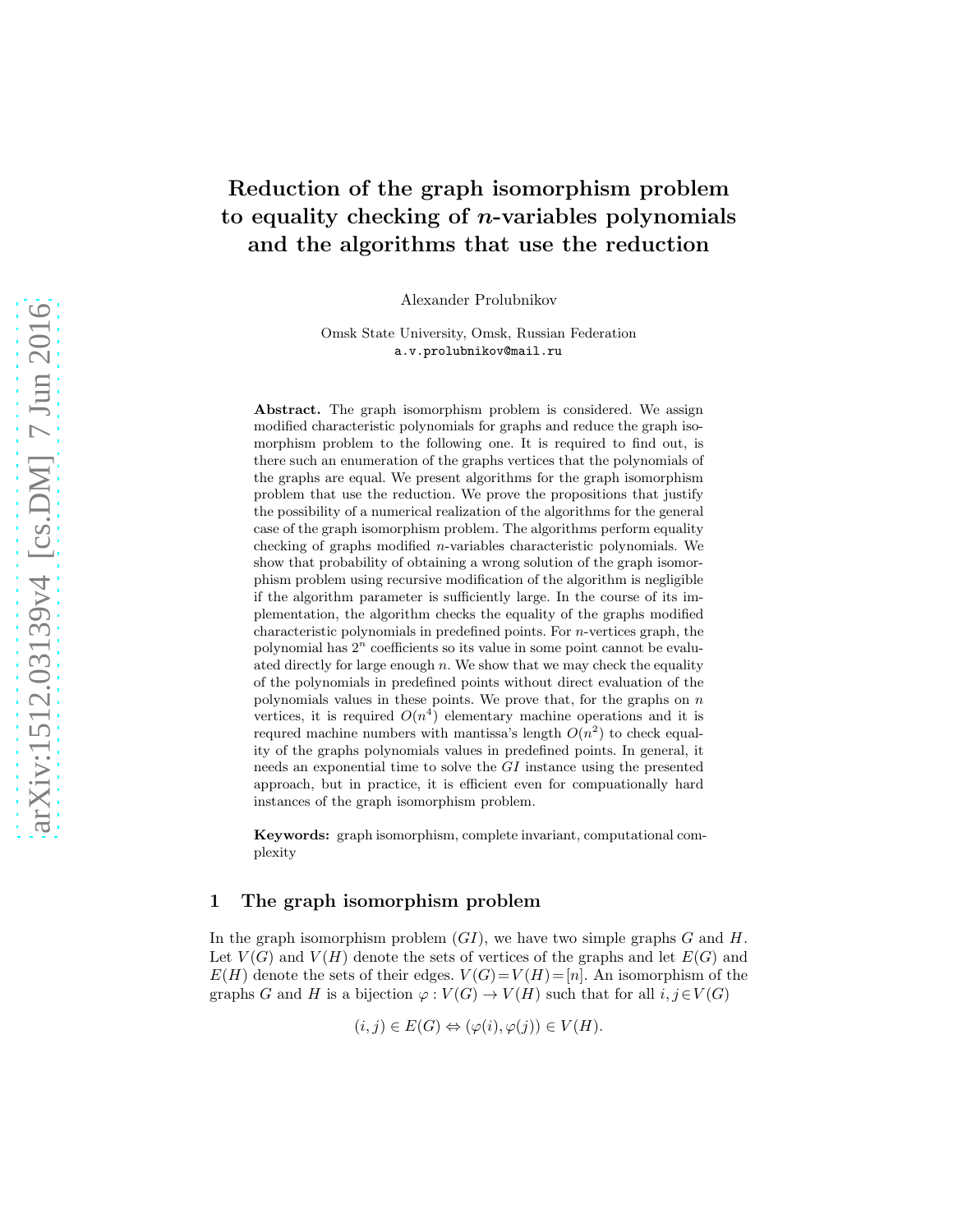If such a bijection exists, then the graphs  $G$  and  $H$  are isomorphic (we shall denote it as  $G \simeq H$ ), else the graphs are not isomorphic. In the problem, it is required to present the bijection that is an isomorphism or we must show non-existence of such a bijection.

We may state GI using adjacency matrices of graphs. Let  $(A)_{ij}$  denote the ij-th element of a matrix A. The adjacency matrix of a graph  $G$  is a matrix  $A(G)$ which has dimension of  $n \times n$ . Elements of this matrix are defined as follows:

$$
(A(G))_{ij} = \begin{cases} 1, & \text{if } (i,j) \in E(G), \\ 0, & \text{else.} \end{cases}
$$

Let  $A(G)$  and  $A(H)$  be adjacency matrices of the graphs G and H. Then

$$
G \simeq H \Leftrightarrow \exists \varphi \in S_n: A(H) = P_{\varphi}A(G)P_{\varphi}^{\top},
$$

where  $S_n$  is a symmetric group on [n] and

$$
(P_{\varphi})_{ij} = \begin{cases} 1, & \text{if } i = \varphi(j), \\ 0, & \text{else.} \end{cases}
$$

By this formulation of the problem, the two graphs are isomorphic if and only if we can obtain adjacency matrix of the first graph from adjacency matrix of the second one by some permutation of its rows and columns.

GI is one of the fundamental problems of discrete mathematics and there are numerous applications where it arises. For example, without solving GI, we cannot practically solve the following problem. In the problem, we need to find an n-vertices graph that has some specified property. We may search the graph doing the exhaustive search on all labelled n-vertices graphs. But, since there are n! of isomorphic labelled graphs, we must check the property only for nonisomorphic labeled graphs during this search. For this purpose, we need to efficiently solve GI. Else our memory expenses would be too high.

GI belongs to NP class since it takes  $O(n^2)$  time to check whether some bijection of  $V(G)$  onto  $V(H)$  is an isomorphism. It is not proved that the problem is NP-complete and there is no any polynomial algorithm has been obtained for the general case of the problem.

 $GI$  is solvable in polynomial time for some classes of graphs: for trees [\[1\]](#page-20-0), for graphs with bounded genus [\[2\]](#page-20-1), for graphs with bounded multiplicity of their adjacency matrix eigenvalues [\[3\]](#page-20-2), for graphs with bounded degree of their vertices [\[4\]](#page-20-3) and for some other restricted classes of graphs. The more regular structure of the graphs, the harder to obtain solution of GI for them. Such classes as regular graphs, strongly regular graphs, isoregular graphs give the instances of GI that cannot be solved in polynomial time by existing algorithms.

For GI, the designed algorithms may be divided in two classes. The first class algorithms are designed to solve GI for some restricted cases and the second class algorithms are designed to solve the problem for the general case. The examples of the algorithms which belongs to the first class are the algorithms that solve  $GI$  for the mentioned above classes of graphs. The Ullman algorithm [\[5\]](#page-20-4), the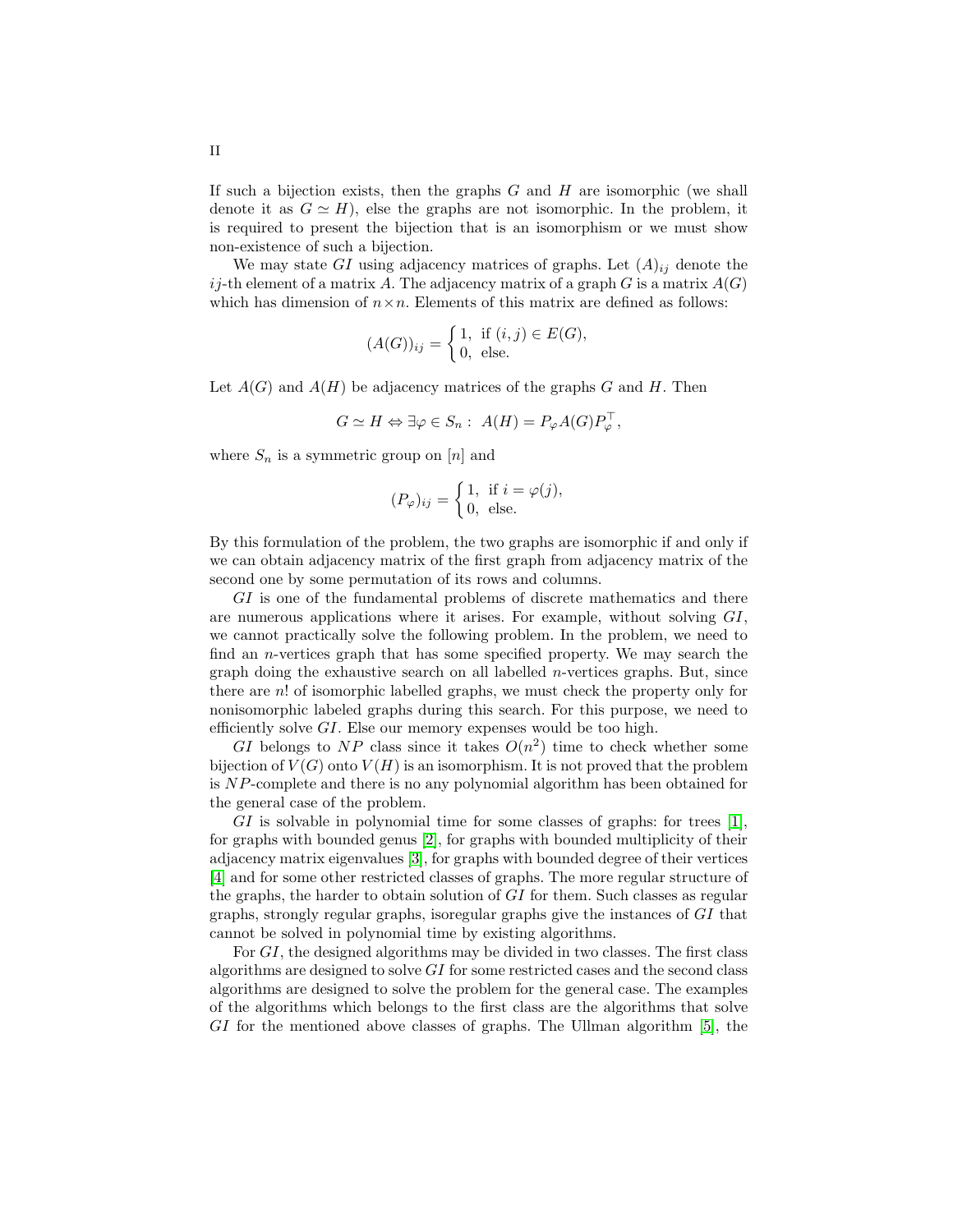Schmidt-Druffel algorithm [\[6\]](#page-20-5), B. McKay's NAUTY algorithm [\[7\]](#page-20-6) belong to the second class of the algorithms. These algorithms are exponential in the worst case.

To solve GI, the algorithms check graph invariants during their implementation. Graph invariants are properties of graphs which are invariant under graph isomorphisms, i.e., graph invariant is a function f such that  $f(G) = f(H)$  if  $G \simeq H$ . The examples of graph invariants are such graph properties as connectivity, genus, degree sequence, the characteristic polynomial of adjacency matrix, its spectrum. A graph invariant  $f(G)$  is called complete if the equality  $f(G) = f(H)$ implies that  $G \simeq H$ . Let us consider some of the well-known graph invariants.

The Weisfeiler-Lehman method is an example of the approach to check invariant characteristics of graphs. Applying this method, we perform iterative classification of graphs vertices. As a result, we have such colourings of vertices that we may use it to distinguish non-isomorphic graphs. Using this method, we can solve  $GI$  for large class of graphs in polynomial time. But it is shown  $[8]$ that there exists such pairs of non-isomorphic graphs on  $n$  vertices that they are cannot be distinguished by k-dimensional Weisfeiler-Lehman algorithm in polynomial time for  $k = \Omega(n)$ . This implies that, for the general case, this method not solve GI in polynomial time.

The procedures of graph canonization give complete graph invariants. For a graph G, using some procedure of graph canonization, we obtain its canonical form that is some labeled graph. Two graphs are isomorphic if and only if they have the same canonical form. Using canonical form of the graph, we may compute its canonical code. Canonical code  $c(G)$  of a graph G is a bit string such that  $G \simeq H$  if and only if  $c(G) = c(H)$ . The example of a canonical code is the code  $c_0(G)$ :

$$
c_0(G) = \max_{\pi \in S_n} \{ (A)_{\pi(1)} || (A)_{\pi(2)} || \dots || (A)_{\pi(n)} \},\
$$

where "||" denotes concatenation of bit strings and  $(A)_i$  denotes the *i*-th row of the adjacency matrix  $A(G)$ . For some classes of graphs, canonical codes may be computed in polynomial time [\[1\]](#page-20-0), [\[9\]](#page-20-8). Every complete invariant gives a way for graph canonization.

In [\[10\]](#page-20-9), complete invariant for hypergraphs is presented. This complete invariant is not a result of canonization. For the case of simple graphs, this invariant is a system of  $n^2 + 1$  polynomials over a field of characteristic q, where q is a prime number or zero.

In our work, we assign modified characteristic polynomials for graphs and reduce the graph isomorphism problem to the following one. It is required to find out, is there such an enumeration of the graphs vertices that the modified characteristic polynomials of the graphs are equal. The modified characteristic polynomial of a graph is not a graph invariant in the sense of its immutability to different enumerations of the graph vertices. But the polynomial is complete invariant of a graph in the sense that there is no such enumeration that gives equal polynomials for non-isomorphic graphs.

Also, we present the algorithm that solve GI by checking equality of the polynomials coefficients and the algorithms that solve  $GI$  by checking equality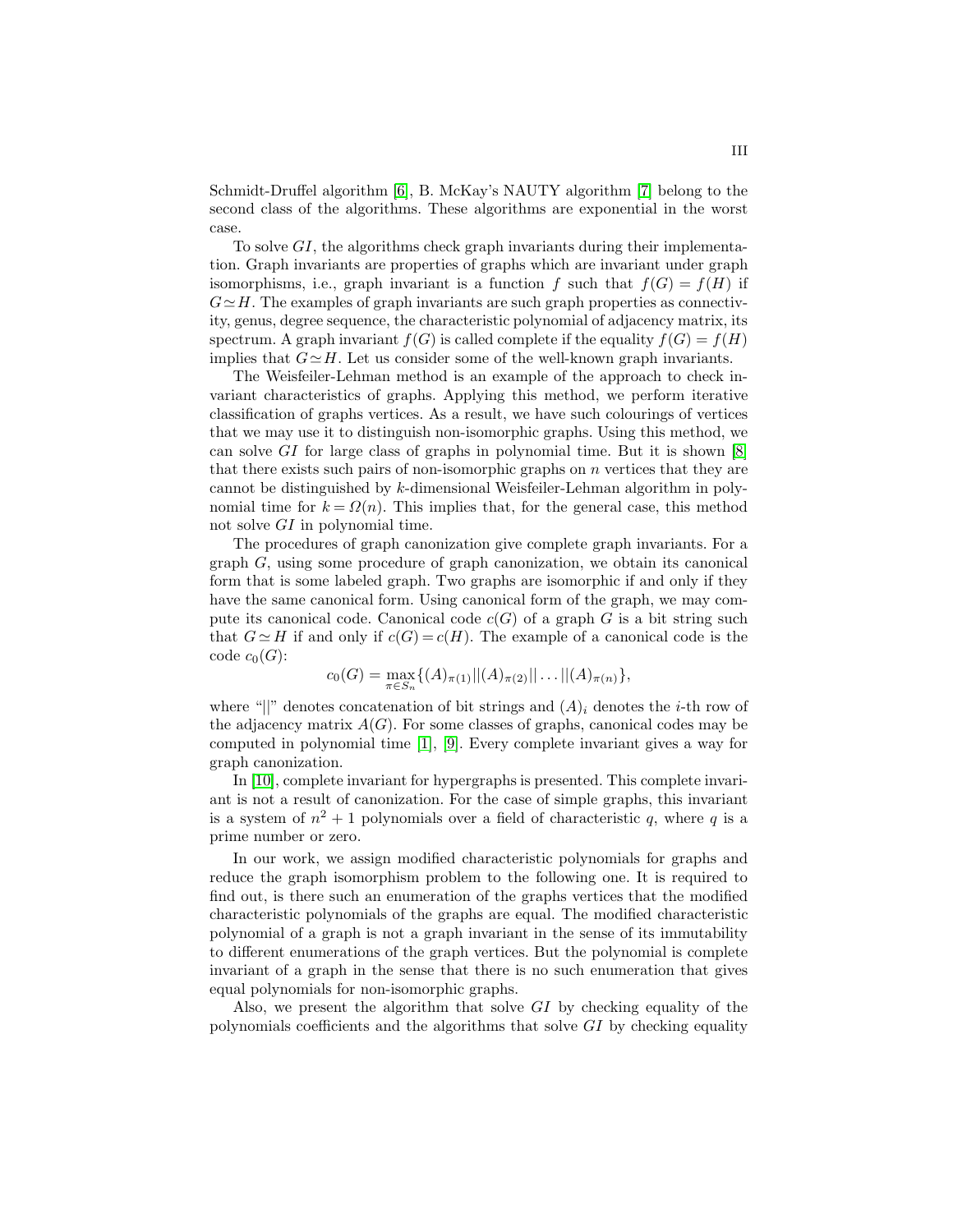of the values of the polynomials in the predefined points. The first algorithm of the second kind is a polynomial-time test for isomorphism that may be mistaken for some instances of GI, such as, for example, GI for strongly-regular graphs. The second algorithm is a recursive modification of the first one. It is exponential in the worst case. For this algorithm, we show that the probability of making a mistake become negligible for large enough values of the algorithm parameter. We show how to check the equality of the polynomials values in some point without direct computation of the values. We prove that, for the graphs on  $n$ vertices, it is required  $O(n^4)$  elementary operations and it is required machine numbers with mantissa's length  $O(n^2)$  to numerically check the equality of the graphs polynomials values in predefined points.

#### 2 The modified characteristic polynomial of a graph

Characteristic polynomial of a graph and its modifications. Let us consider the characteristic polynomial of a graph and some of its modifications which have been used for characterization of graphs by their structural properties. The characteristic polynomial of a graph G is the polynomial

$$
\chi_G(x) = \det(A(G) - xE),
$$

where x is a variable and E is the identity matrix. Let  $D(G) = \text{diag}(d_1, \ldots, d_n)$ be a diagonal matrix, where  $d_i$  is a degree of vertex  $i \in V(G)$ .

Some modifications of the characteristic polynomial are considered in [\[11\]](#page-20-10). The examples are the graph Laplacian  $L(G)$  that is defined as

$$
L(G) = D(G) - A(G),
$$

the signless graph Laplacian  $|L(G)|$  that is defined as

$$
|L(G)| = D(G) + A(G),
$$

and some other modifications which may be generalized by the polynomial  $\xi_G(x,y)$ :

$$
\xi_G(x, y) = \det(xE - (A(G) - yD(G))).
$$

Seidel polynomial [\[12\]](#page-20-11) is another modification of the characteristic polynomial that is obtained by modification of a graph adjacency matrix. It is the polynomial  $\zeta_{G}(x)$ :

$$
\zeta_G(x) = \det(xE - (F - E - 2A(G))),
$$

where  $(F)_{ij} = 1$  for  $i, j = \overline{1, n}$ .

A generalization of the characteristic polynomial is the polynomial that is presented in [\[13\]](#page-20-12). It is a polynomial  $\psi_G(x, y, \lambda)$  of the form

$$
\psi_G(x, y, \lambda) = \det(A(x, y) - \lambda E),
$$

where  $A(x, y)$  is the matrix, derived from A, in which the 1s are replaced by variable x and 0s (other than the diagonals) are replaced by variable  $y$ .

None of the presented modifications of the characteristic polynomial is a complete graph invariant.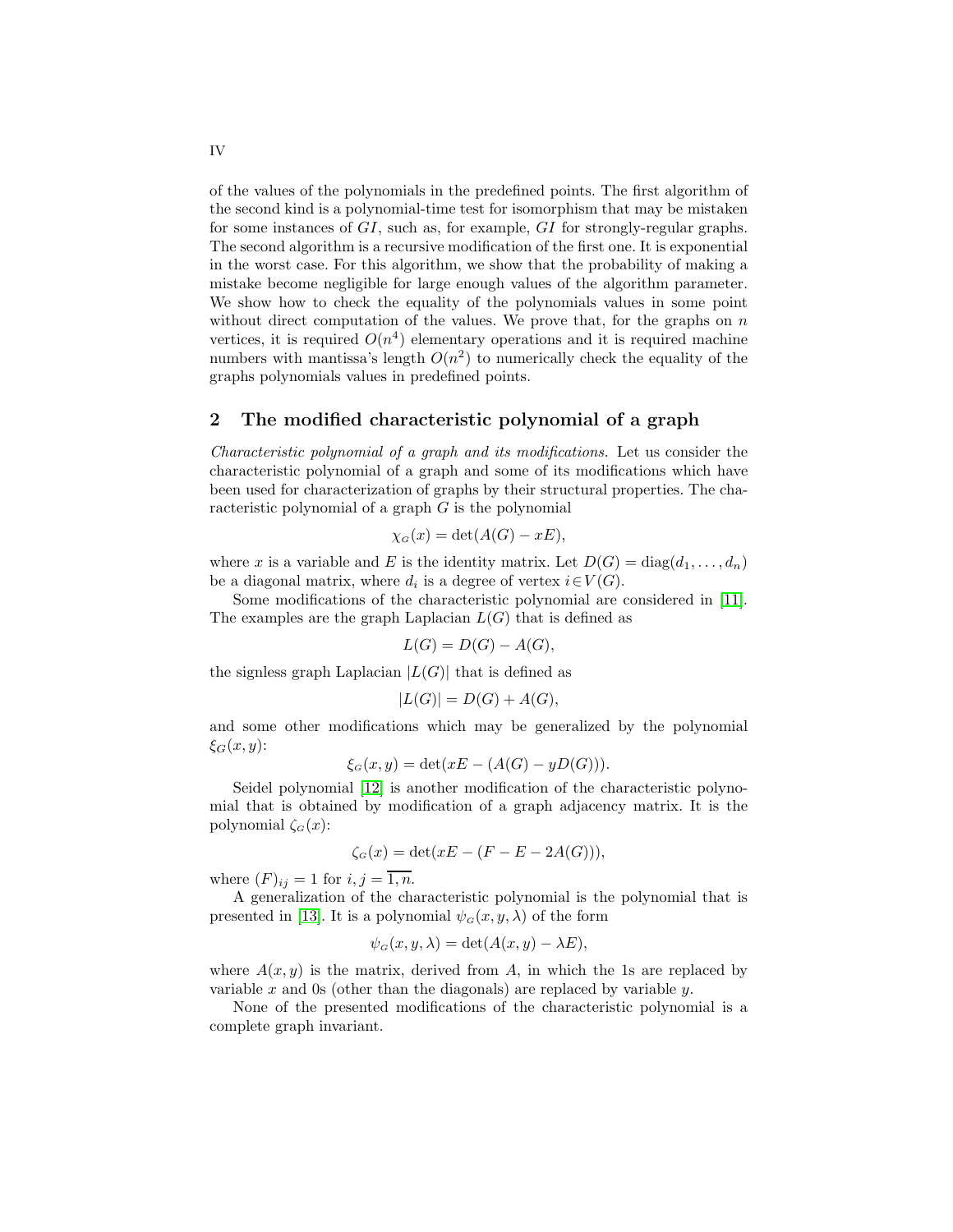The modified characteristic polynomial of a graph. Variables of the polynomials presented above have no connection with graph vertices. We modify the characteristic polynomial  $\chi_G(x)$  of a graph G on n vertices assigning variable  $x_i$  to  $i \in V(G)$ . Let  $x_1, \ldots, x_n$  be independent variables and let  $X = diag(x_1, \ldots, x_n)$ .

**Definition 1.** For a graph G,  $|V(G)| = n$ ,  $\eta_G(x_1, \ldots, x_n)$  is a polynomial of the form

<span id="page-4-0"></span>
$$
\eta_G(x_1, \dots, x_n) = \det(A(G) + X). \tag{1}
$$

For graphs on  $n = 1, 2, 3$  vertices, the polynomials of the form [\(1\)](#page-4-0) are the following ones:

- 1)  $n = 1: x_1;$
- 2)  $n = 2: x_1x_2, x_1x_2 1;$

3)  $n = 3: x_1x_2x_3, x_1x_2x_3 - x_1, x_1x_2x_3 - x_1 - x_3, x_1x_2x_3 - x_1 - x_2 - x_3 + 2.$ It is clear that we have different polynomials for non-isomorphic graphs no matter what enumeration of its vertices we use for  $n = 1, 2, 3$ .

For a subset c of  $V(G)$ , let  $x_c$  be a product of the form  $\prod_{i \in c} x_i$  and  $A(G)_c$ be the determinant of the submatrix of  $A(G)$  that is obtained by deleting of the rows and columns of  $A(G)$  where numbers are belong to the subset c.  $A(G)<sub>c</sub>$  is the coefficient of  $\prod_{i \in c} x_i$  in the polynomial  $\eta_G(x_1, \ldots, x_n)$ . Having c and  $\varphi \in S_n$ , let  $\varphi(c)$  be the image of c:  $\varphi(c) = {\varphi(i) | i \in c}$ . For  $x = (x_1, \ldots, x_n), x_{\varphi} =$  $(x_{\varphi(1)}, \ldots, x_{\varphi(n)})$ . The following theorem holds.

**Theorem 1.**  $G \simeq H$  and  $\varphi : V(G) \to V(H)$  is an isomorphism of the graphs if and only if, for all  $x \in \mathbb{R}^n$ ,

<span id="page-4-1"></span>
$$
\eta_G(x_1, \dots, x_n) = \eta_H(x_{\varphi(1)}, \dots, x_{\varphi(n)}).
$$
\n<sup>(2)</sup>

The polynomials  $\eta_G$  and  $\eta_H$  are equal if the coefficient of  $x_c$  is equal to the coefficient of  $x_{\varphi(c)}$  for every subset c of  $V(G)$ . Thus, the equality [\(2\)](#page-4-1) holds if and only if  $A(G)_c = A(H)_{\varphi(c)}$  for all subsets c of  $V(G)$ . Let us prove the Theorem 1.

*Proof.* If  $G \simeq H$  and  $\varphi$  is an isomorphism of the graphs, then [\(2\)](#page-4-1) holds since

<span id="page-4-2"></span>
$$
A(H) = P_{\varphi} A(G) P_{\varphi}^{\top}, \tag{3}
$$

and the coefficients of  $\eta_G$  and  $\eta_H$ , corresponded by  $\varphi$ , are equal to each other.

Let us show that if the equality [\(2\)](#page-4-1) holds, then  $G \simeq H$  and  $\varphi$  is an isomorphism of the graphs. Let us denote  $A(G)$  as  $A=(a_{ij})$  and  $B(G)$  as  $B=(b_{ij})$ .

If [\(2\)](#page-4-1) holds, then the coefficient of  $x_c$  is equal to the coefficient of  $x_{\varphi(c)}$ for all subsets c of  $V(G)$ . Thus, if we take c such that  $c = V(G) \setminus \{i, j\}$  for some pair of vertices  $i, j \in V(G)$ , we have  $A_c = B_{\varphi(c)}$ . This is equivalent to  $\det \left( \begin{array}{cc} 0 & a_{ij} \\ a & 0 \end{array} \right)$  $a_{ij}$  0  $= \det \begin{pmatrix} 0 & b_{\varphi(i)\varphi(j)} \\ b_{\varphi(i)\varphi(j)} & 0 \end{pmatrix}$  $b_{\varphi(i)\varphi(j)} = 0$ . So  $a_{ij} = b_{\varphi(i)\varphi(j)}$  and  $(i, j) \in E(G)$  if and only if  $(\varphi(i), \varphi(j)) \in V(H)$ , i.e.,  $G \simeq H$  and  $\varphi$  is an isomorphism of the graphs. □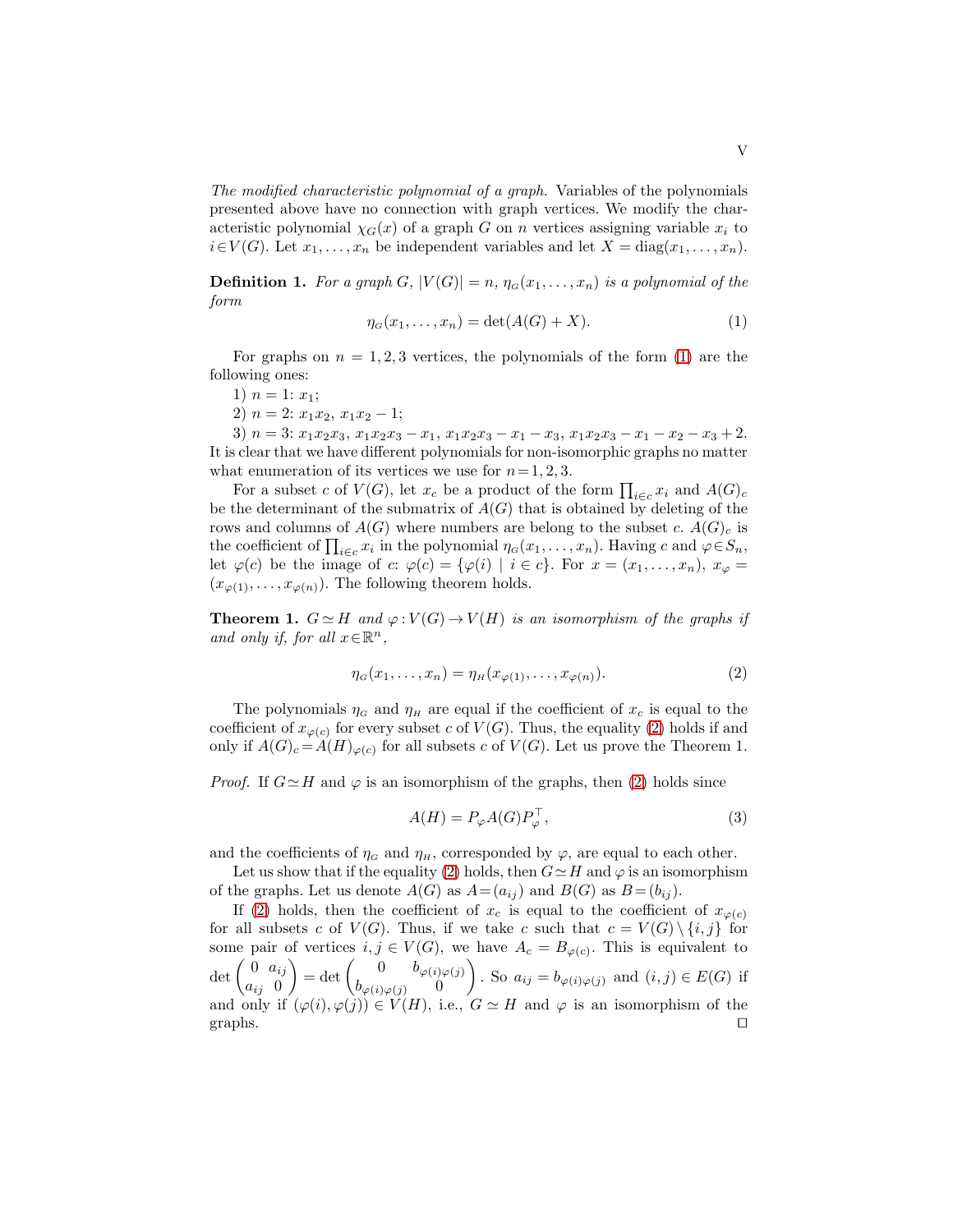Remark. To check the equality [\(2\)](#page-4-1) for some  $\varphi$ , it suffice to check equality of the coefficients that correspond to c such that  $|c| = n-2$ . Since if  $A_c = B_{\varphi(c)}$  for such c, then  $A(H)$  may be obtained from  $A(G)$  by permutation of its rows and columns. And, since the equality [\(3\)](#page-4-2) holds, then  $A_c = B_{\varphi(c)}$  for all subsets c of  $V(G).$ 

## 3 Equality checking of the modified characteristic polynomials by checking equality of their coefficients

Let  $G$  and  $H$  be two given graphs. To check wether these graphs are isomorphic, we try to find  $\varphi$  such that the equality [\(2\)](#page-4-1) holds. If such  $\varphi$  exists, then the graphs are isomorphic, else they are not isomorphic.

For  $I = \{i_1, \ldots, i_m\} \subseteq V(G)$ , let  $C_I^k$  be a set of all subsets with k elements of *I*, let  $C_I = \bigcup_{k=1}^{|I|} C_I^k$ . For  $c \in C_I$ ,  $e_c = \sum_{i \in c} e_i$ ,  $\varepsilon_c = \varepsilon \cdot e_c$ , where  $\varepsilon \in \mathbb{R}$ ,  $\varepsilon > 0$ .  ${e_i}_{i=1}^n$  is a standard basis of  $\mathbb{R}^n$ .

The presented below ALGORITHM 1 compares coefficients of polynomials of the form  $(1)$  using the recursive procedure EQUALITY CHECKING OF COEFFICI-ENTS. The procedure checks equality of the coefficients using the fact that the polynomials are linear in every variable. In the course of implementation of the algorithm, we trying to set the correspondence  $\varphi$ . Set I contains such vertices of  $V(G)$  that the correspondence  $\varphi$  is established for them.  $J = \varphi(I)$ . If the variable a takes the value b, we shall denote it as  $a \leftarrow b$ .

EQUALITY CHECKING OF COEFFICIENTS  $(i)$ 

```
1 if i=n2 flag \leftarrow true;3 exit
 4 else
 5 for i \leftarrow 1 to n
 6 if (j \notin J \text{ and } \forall c \in C_I : \eta_G(\varepsilon_c + \varepsilon e_i) = \eta_H(\varepsilon_{\varphi(c)} + \varepsilon e_j))7 \varphi(i) \leftarrow j;8 I \leftarrow I \cup \{i\};9 J \leftarrow J \cup \{j\};10 EQUALITY CHECKING OF COEFFICIENTS (i + 1);
11 I \leftarrow I \setminus \{i\};12 J \leftarrow J \setminus {\varphi(i)};13 the value \varphi(i) is not defined;
14 flag \leftarrow false.
ALGORITHM 1 (G, H)1 I \leftarrow \emptyset; J \leftarrow \emptyset; the values \varphi(i) is not defined for i = \overline{1, n};
```
- 2 Equality checking of coefficients(1);
- 3 if flag
- 4 **print** " $G \simeq H$ ,  $\varphi$  is an isomorphism of G and H";
- 5 else
- 6 print " $G \not\cong H$ ".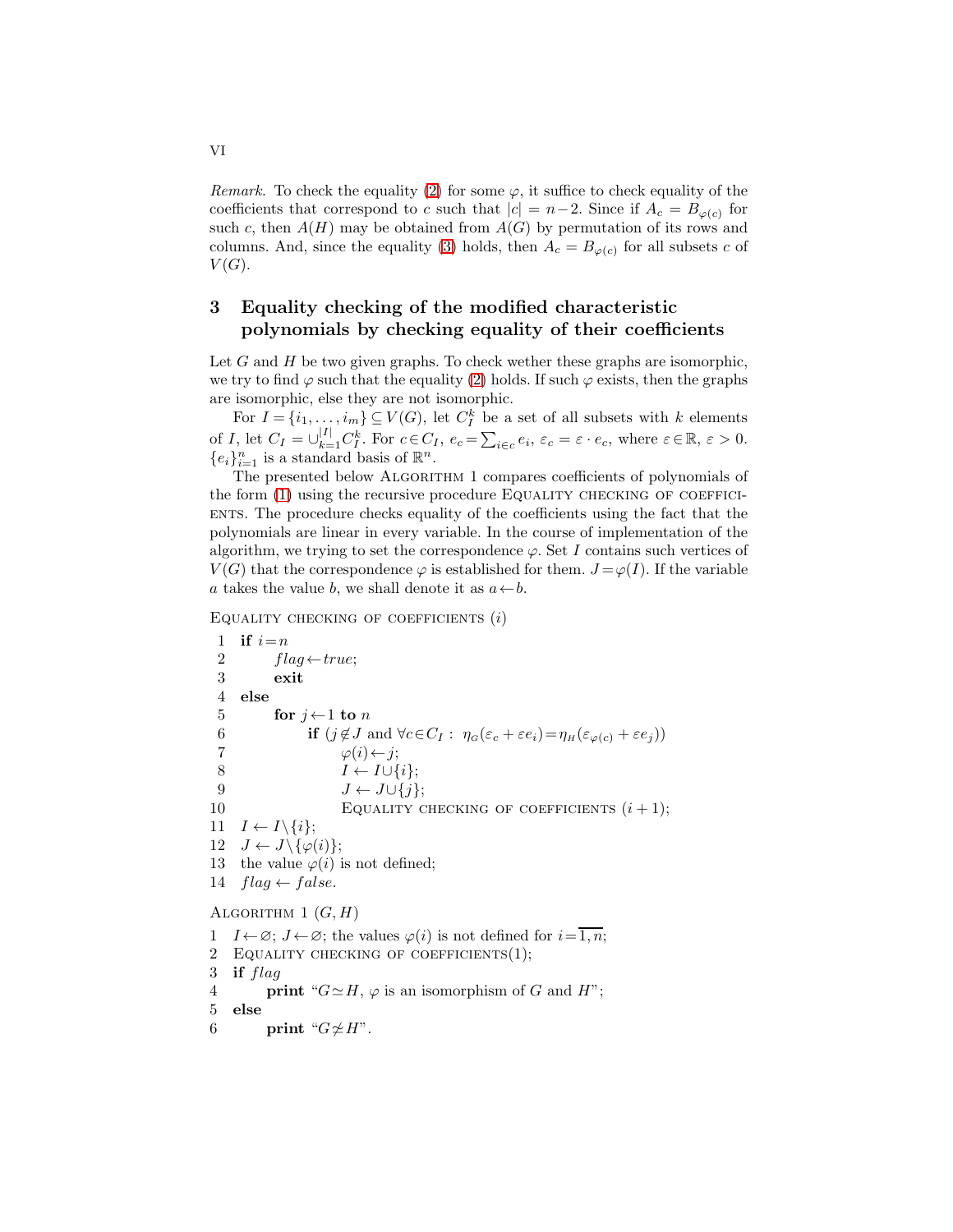Implementing EQUALITY CHECKING... procedure, we search for  $j \in V(H) \backslash J$  such that

<span id="page-6-0"></span>
$$
\eta_G(\varepsilon_c + \varepsilon e_i) = \eta_H(\varepsilon_{\varphi(c)} + \varepsilon e_j). \tag{4}
$$

We check this equality for every  $c \in C_I$ . If there is no such j, then we exit from the procedure having  $flag = false$ . We have  $flag = true$  if and only if we have set an isomorphism  $\varphi$  of the graphs G and H.

At the start of the algorithm, we have  $I = \emptyset$ ,  $C_I = \emptyset$ ,  $J = \emptyset$ . For  $i = 1$ , checking of the equality [\(4\)](#page-6-0) is eqiuvalent to checking of the equality

<span id="page-6-1"></span>
$$
\eta_G(\varepsilon e_1) = \eta_H(\varepsilon e_j) \tag{5}
$$

for  $j \in V(H)$ . [\(5\)](#page-6-1) is equivalent to

$$
\det A + A_{\{1\}}\varepsilon = \det B + B_{\{j\}}\varepsilon. \tag{6}
$$

If (2.3) holds for  $\varepsilon = 0$  and for some  $\varepsilon > 0$ , then det  $A = \det B$ ,  $A_{\{1\}} = B_{\{j\}}$ . If it is so, we set  $\varphi(1) \leftarrow j$ . Further, if it occurs that we exit from the procedure EQUALITY CHECKING... with  $flag = false$ , then the value of  $\varphi(1)$  may become undefined again.

For  $i = 2$ , when we have  $I = \{1\}$ ,  $C_I = C_I^1 = \{\{1\}\}$ ,  $J = \{\varphi(1)\}$ , we need to find  $j \in V(H) \backslash J$  such that

<span id="page-6-2"></span>
$$
\eta_G(\varepsilon e_2) = \eta_H(\varepsilon e_j) \tag{7}
$$

and

<span id="page-6-3"></span>
$$
\eta_G(\varepsilon e_1 + \varepsilon e_2) = \eta_H(\varepsilon e_{\varphi(1)} + \varepsilon e_j). \tag{8}
$$

Checking of the equality [\(7\)](#page-6-2) is equivalent to checking of the equality

<span id="page-6-4"></span>
$$
\det A + A_{\{2\}}\varepsilon = \det B + B_{\{j\}}\varepsilon,\tag{9}
$$

and checking of the equality [\(8\)](#page-6-3) is equivalent to checking of the equality

<span id="page-6-5"></span>
$$
\det A + A_{\{1\}}\varepsilon + A_{\{2\}}\varepsilon + A_{\{1,2\}}\varepsilon^2 = \det B + B_{\{\varphi(1)\}}\varepsilon + B_{\{j\}}\varepsilon + B_{\{\varphi(1),j\}}\varepsilon^2. (10)
$$

If (2.3) holds for  $\varepsilon = 0$  and for some  $\varepsilon > 0$ , then, if [\(9\)](#page-6-4) holds for some  $\varepsilon > 0$ , we have  $A_{\{2\}} = B_{\{j\}},$  and, if [\(10\)](#page-6-5) holds too, we have  $A_{\{1,2\}} = B_{\{\varphi(1),j\}}$ . If it is so, we set  $\varphi(2) \leftarrow j$ . Further, if it occurs that we exit from the procedure EQUALITY CHECKING... with  $flag = false$ , then the value of  $\varphi(2)$  may become undefined again.

At the moment when we check equality of  $A_{c\cup\{i\}}$  and  $B_{\varphi(c)\cup\{j\}}$ , we have  $A_c = B_{\varphi(c)}$  for all  $c \in C_I$  since otherwise there would be exit from the procedure EQUALITY CHECKING... with  $flag = false$ . So

<span id="page-6-6"></span>
$$
\eta_G(\varepsilon_c + \varepsilon e_i) = \sum_{c' \in P(c)} \varepsilon^{|c'|} A_{c'} + \varepsilon^k A_{c \cup \{i\}},\tag{11}
$$

<span id="page-6-7"></span>
$$
\eta_H(\varepsilon_{\varphi(c)} + \varepsilon e_j) = \sum_{\varphi(c') \in Q(c)} \varepsilon^{|c'|} B_{\varphi(c')} + \varepsilon^k B_{\varphi(c) \cup \{j\}},\tag{12}
$$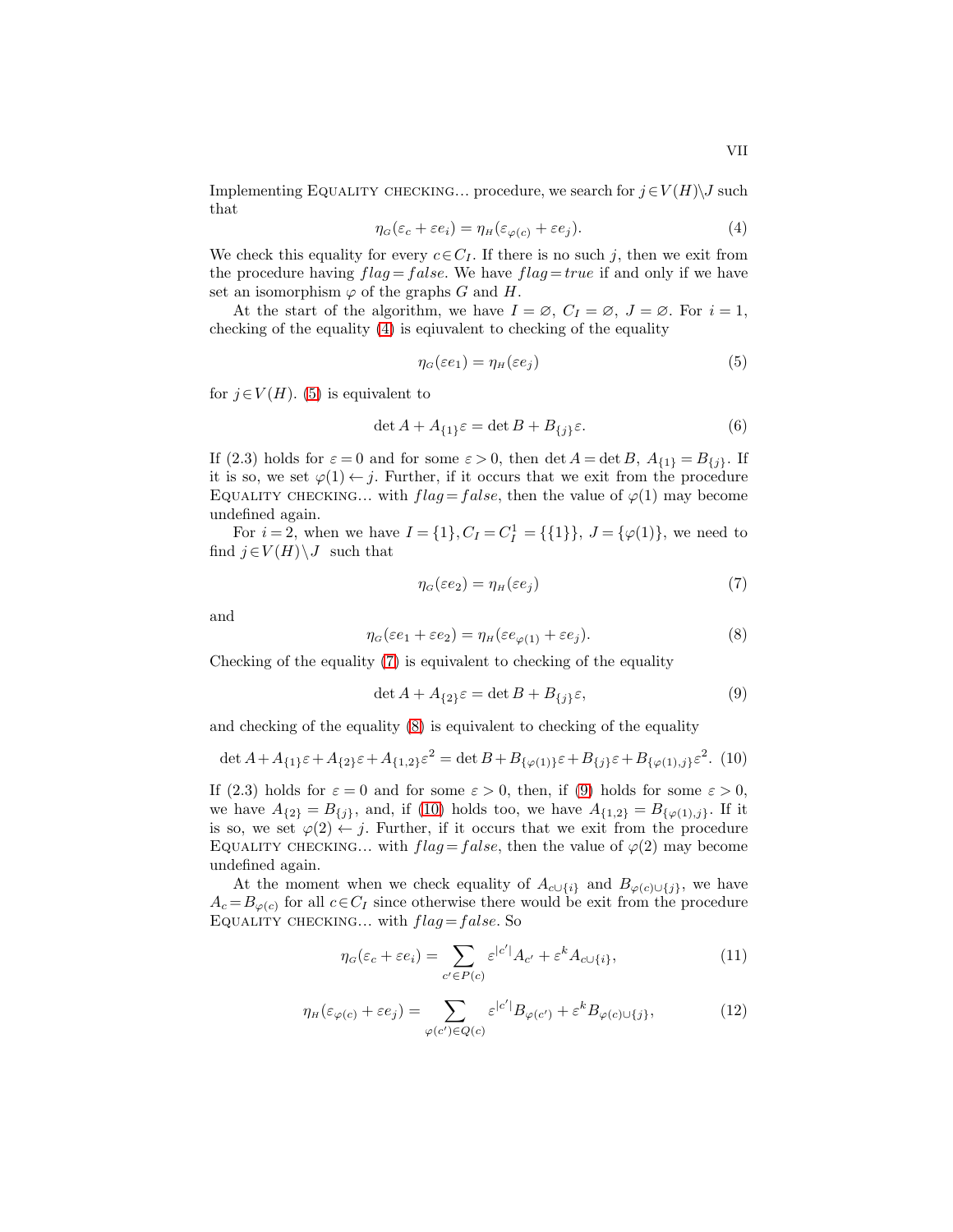where  $P(c) = \{c' \in C_{I \cup \{i\}} \mid c' \subset c\}, Q(c) = \{\varphi(c') \in C_{\varphi(I) \cup \{j\}} \mid c' \subset c\}, k = |c|+1 > |c'|$ for all  $c' \in P(c)$ . Since, for all  $c' \in P(c)$ , we have  $A_{c'} = B_{\varphi(c')}$  at the moment when we check the equality [\(4\)](#page-6-0) for  $\varphi(c') \in Q(c)$ , if (4) holds for  $c \in C_I$ , then it follows by [\(11\)](#page-6-6) and [\(12\)](#page-6-7) that we have  $A_{c\cup\{i\}} = B_{\varphi(c)\cup\{j\}}$ . Setting  $\varphi(i) \leftarrow j$  and  $I \leftarrow I \cup \{i\}, J \leftarrow J \cup \{j\},\$  we obtain  $A_c = B_{\varphi(c)}$  for all  $c \in C_I$ .

As a result, if we exit from the procedure EQUALITY CHECKING... with  $flag =$ *true*, then we have find a bijection  $\varphi$  such that  $A_c = B_{\varphi(c)}$  for all  $c \in C_I$ , where  $I = [n]$ . Thus, by Theorem 1,  $G \simeq H$  and  $\varphi$  is an isomorphism of the graphs.

# 4 The algorithms for  $GI$  that check equality of the values of the modified characteristic polynomials in the predefined points

If we check equality of the polynomials using ALGORITHM 1, we need exponential time since  $\eta_G(x_1,\ldots,x_n)$  has  $2^n$  coefficients. Such algorithm has an exponential complexity no matter what instance of  $GI$  it solves. The algorithms we present below solve GI by comparing of the values that the modified characteristic polynomials take in the predefined points of  $\mathbb{R}^n$ . This approach make possible to significantly reduce the time that is needed to solve  $GI$  instance checking equality of the modified characteristic polynomials of graphs. We present two heuristic algorithms to implement the approach: the Direct algorithm for  $GI$  and its recursive modification.

#### 4.1 The Direct algorithm for GI

Let  $N \in \mathbb{N}$ ,  $S = \{k/10^N \mid 0 < k < 10^N, k \in \mathbb{Z}_+\}$ ,  $S \subset (0, 1)$ . For  $i = \overline{1, n}$ , let  $\varepsilon_i$  be selected at random independently and uniformly from S. Let  $\varepsilon^{(i)}$  be the following points of  $\mathbb{R}^n$ :  $\varepsilon^{(0)} := 0$ ,  $\varepsilon^{(i)} := \varepsilon^{(i-1)} + \varepsilon_i e_i$ ,  $i = 1, ..., n$ . I.e.,  $\varepsilon^{(1)} = (\varepsilon_1, 0, ..., 0)$ ,  $\varepsilon^{(2)} = (\varepsilon_1, \varepsilon_2, \ldots, 0), \ldots, \varepsilon^{(n)} = (\varepsilon_1, \varepsilon_2, \ldots, \varepsilon_n).$ 

In the course of implemetation of the algorithms we present below, we trying to set a bijection  $\varphi: V(G) \to V(H)$  such that  $\eta_G(\varepsilon^{(i)}) = \eta_H(\varepsilon^{(i)}_\varphi)$ . On the *i*-th iteration of the Direct algorithm, we searching for such  $j \in V(H)$  that

<span id="page-7-0"></span>
$$
\eta_G(\varepsilon^{(i)}) = \eta_H(\varepsilon^{(i-1)}_{\varphi} + \varepsilon_i e_j). \tag{13}
$$

If we have set up such  $\varphi$  for the graphs G and H n iterations of the algorithm, then we make a conclusion that the graphs are isomorphic and  $\varphi$  is an isomorphism of the graphs, else we make a conclusion that they are not isomorphic.

The Direct algorithm for  $GI$  is named below as ALGORITHM 2. It is a test for isomorphism that may be mistaken for some instances of GI. For any test for isomorphism, there are two kinds of mistakes it can make: 1) wrong conclusion that  $G \simeq H$ , when  $G \not\cong H$ , 2) wrong conclusion that  $G \not\cong H$ , when  $G \simeq H$ . As it shall be stated below, the probability of a mistake of the first kind may be considered as negligible for the Direct algorithm. The algorithm solves the GI instances that presented in [\[14\]](#page-21-0) but it makes a mistake of the second kind for GI instances obtained for strongly-regular graphs from [\[15\]](#page-21-1) when  $n \geq 13$ .

VIII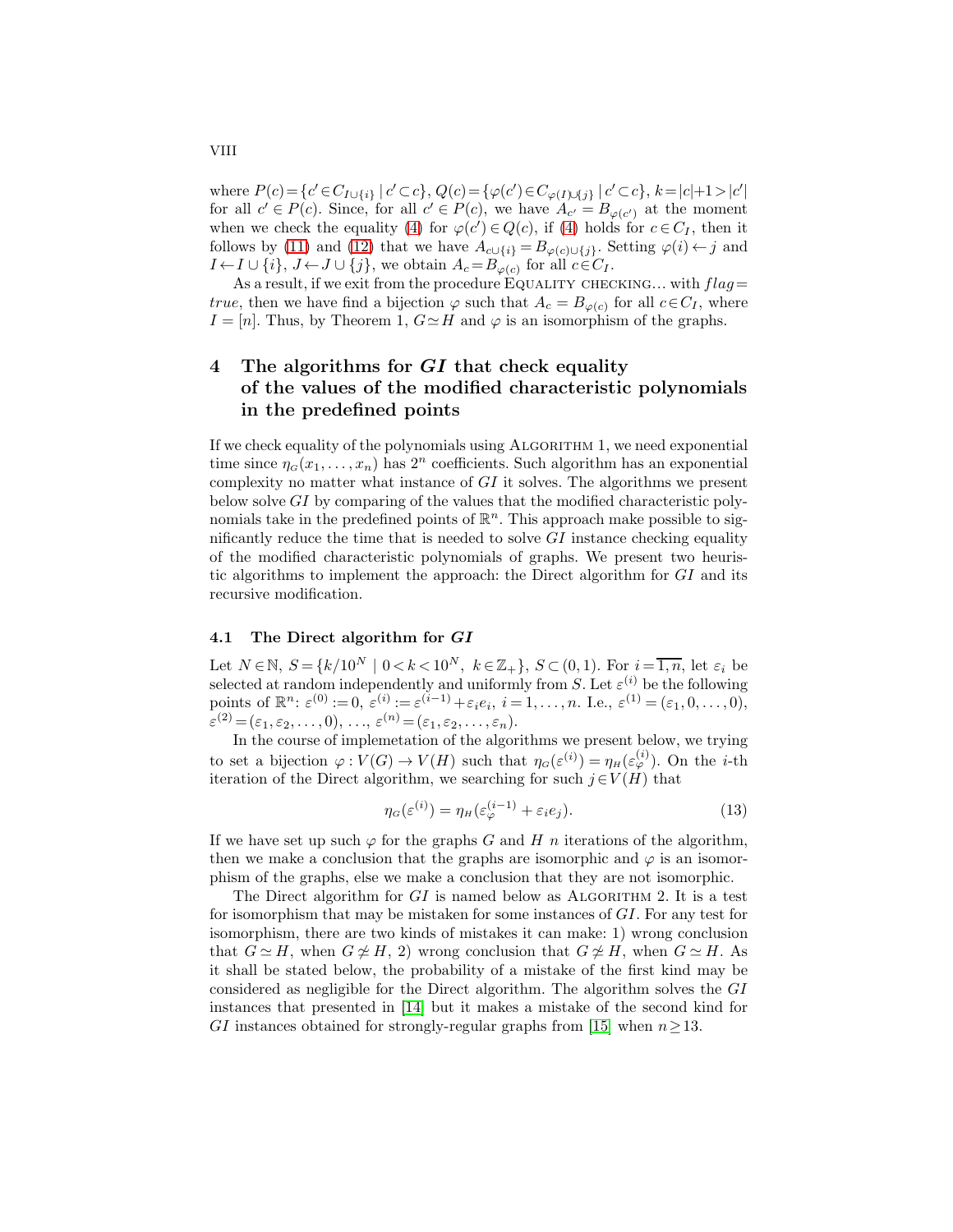ALGORITHM  $2(G, H)$ 1  $J \leftarrow V(H)$ ; 2 for  $i \leftarrow 1$  to n 3 choose at random  $\varepsilon_i \in S$ ; 4 if  $(\exists j \in J : \eta_G(\varepsilon^{(i)}) = \eta_H(\varepsilon^{(i-1)}_{\varphi} + \varepsilon_i e_j))$ 5  $\varphi(i) \leftarrow j;$ 6  $J \leftarrow J \setminus \{j\};$ 7 else print " $G \not\simeq H$ ". 8 **print** " $G \simeq H$ ,  $\varphi$  is an isomorphism of G and H".

#### 4.2 Recursive modification of the Direct algorithm for GI

Algorithm 3 (further, we shall refer it as the algorithm) we present below is a recursive modification of the Direct algorithm for GI.

SET THE CORRESPONDENCE  $(i \in V(G))$ 

1 if  $i=n$ 2  $flag \leftarrow true;$ 3  $\varphi(n) \leftarrow k$ , where k such that  $J = \{k\};$ 4 exit. 5 else 6 for  $j \leftarrow 1$  to n 7 choose at random  $\varepsilon_i \in S$ ; 8 if  $(j \in J \text{ and } \eta_G(\varepsilon^{(i)}) = \eta_H(\varepsilon^{(i-1)}_{\varphi} + \varepsilon_i e_j)$ 9  $\varphi(i) \leftarrow j;$ 10  $J \leftarrow J \setminus \{j\};$ 11 SET THE CORRESPONDENCE  $(i + 1);$ 12 if  $flag = false$ 13  $J \leftarrow J \cup \{j\};$ 14  $\varphi(i)$  is not defined; 15 exit. ALGORITHM 3  $(G, H)$ 1  $J \leftarrow V(H)$ ; 2  $flag \leftarrow false;$ 3  $\forall i \in V(G) : \varphi(i)$  is not defined.

4 Set the correspondence (1);

- 5 if flag
- 6 **print** " $G \simeq H$ ,  $\varphi$  is an isomorphism of G and H";
- 7 else

```
8 print "G \not\cong H".
```
The recursive procedure SET THE CORRESPONDENCE gets on input  $i \in V(G)$ and set  $\varphi(i) \leftarrow j$  for  $j \in J \subseteq V(H)$  such that [\(13\)](#page-7-0) holds. If there is no such  $j \in J$ ,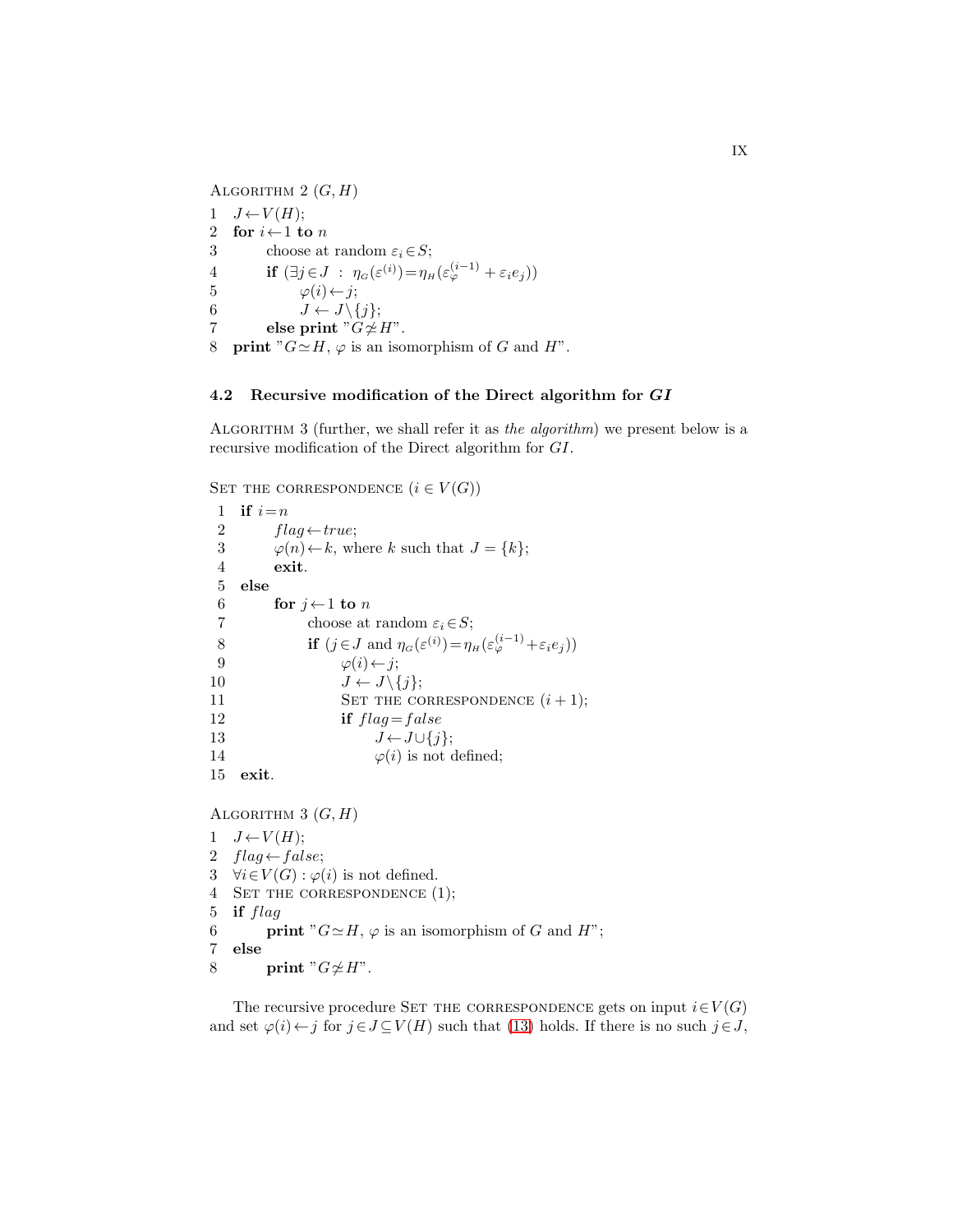then we modify the correspondence that was already setted up for  $i-1$ : we use the next element of J for setting  $\varphi(i-1)$ .

In addition to the  $GI$  instances that presented in [\[14\]](#page-21-0), in a reasonable time, it solves the GI instances obtained for strongly-regular graphs from [\[15\]](#page-21-1)  $(n \leq 64)$ . We substantially reduce running time of the algorithm for the instances using the following points  $\varepsilon^{(i)}$ :

$$
\varepsilon^{(i)} = \varepsilon^{(i-1)} + \varepsilon_i (e_i + \alpha \sum_{j \in N(i)} e_j),
$$

where  $0 < \alpha < 1$  and  $N(i)$  denotes the vertices that are adjacent to i. Using PC, it takes not more than few minutes to solve an instance.

The probability of mistake. Suppose that we have some numerical realizations of the algorithms presented above. Let  $P[\cdot]$  denote a probability of the event that we specify in square brackets. The following theorem  $[16]$ ,  $[17]$  is known:

**Theorem 2.** Let  $f \in F[x_1, \ldots, x_n]$  be a non-zero polynomial of total degree  $d \geq 0$ over a field F. Let S be a finite subset of F and let  $\varepsilon_1, \ldots, \varepsilon_n$  be selected at random independently and uniformly from S. Then

$$
P[f(\varepsilon_1,\ldots,\varepsilon_n)=0]\leq \frac{d}{|S|}.
$$

If we have set up  $\varphi$  for every  $i=1,\ldots,n$ , then  $\eta_G(\varepsilon_1,\ldots,\varepsilon_n)=\eta_H(\varepsilon_{\varphi(1)},\ldots,\varepsilon_{\varphi(n)}).$ Let

$$
f(\varepsilon_1,\ldots,\varepsilon_n)=\eta_G(\varepsilon_1,\ldots,\varepsilon_n)-\eta_H(\varepsilon_{\varphi(1)},\ldots,\varepsilon_{\varphi(n)}).
$$

Total degree d of the polynomial f is equal to n, and  $F = \mathbb{R}$  in this case. So, implementing ALGORITHM 2 or ALGORITHM 3, if we obtain a message that  $G\simeq$ H and  $\varphi$  is an isomorphism of the graphs, we have  $\eta_{G} \neq \eta_{H}$  with the probability  $P[mistake] \le n/10^N$ . If we set  $N = n$ , then  $P[mistake] \le 1/10^{n-\lg n}$  and the message is correct with probability no less than  $1-1/10^{n-\lg n}$ . For the Direct algorithm, the message that the graphs are not isomorphic may be incorrect. The message is always correct for its recursive modification since in this case there is no such  $\varphi$  that [\(13\)](#page-7-0) holds successively for  $i = 1, \ldots, n$ . By the Theorem 1, it follows that the graphs are not isomorphic.

# 5 The numerical realization of the algorithm and its computational complexity

Modifications of adjacency matrices. Let d be the maximum degree of vertices of G and H:  $d = \max\{d_1, \ldots, d_n\}$  (we suppose that G and H have the same degree sequences). Let  $A$  and  $B$  be modified graph adjacency matrices of the following form

<span id="page-9-0"></span>
$$
A := A(G) + 2dE, \quad B := A(H) + 2dE. \tag{14}
$$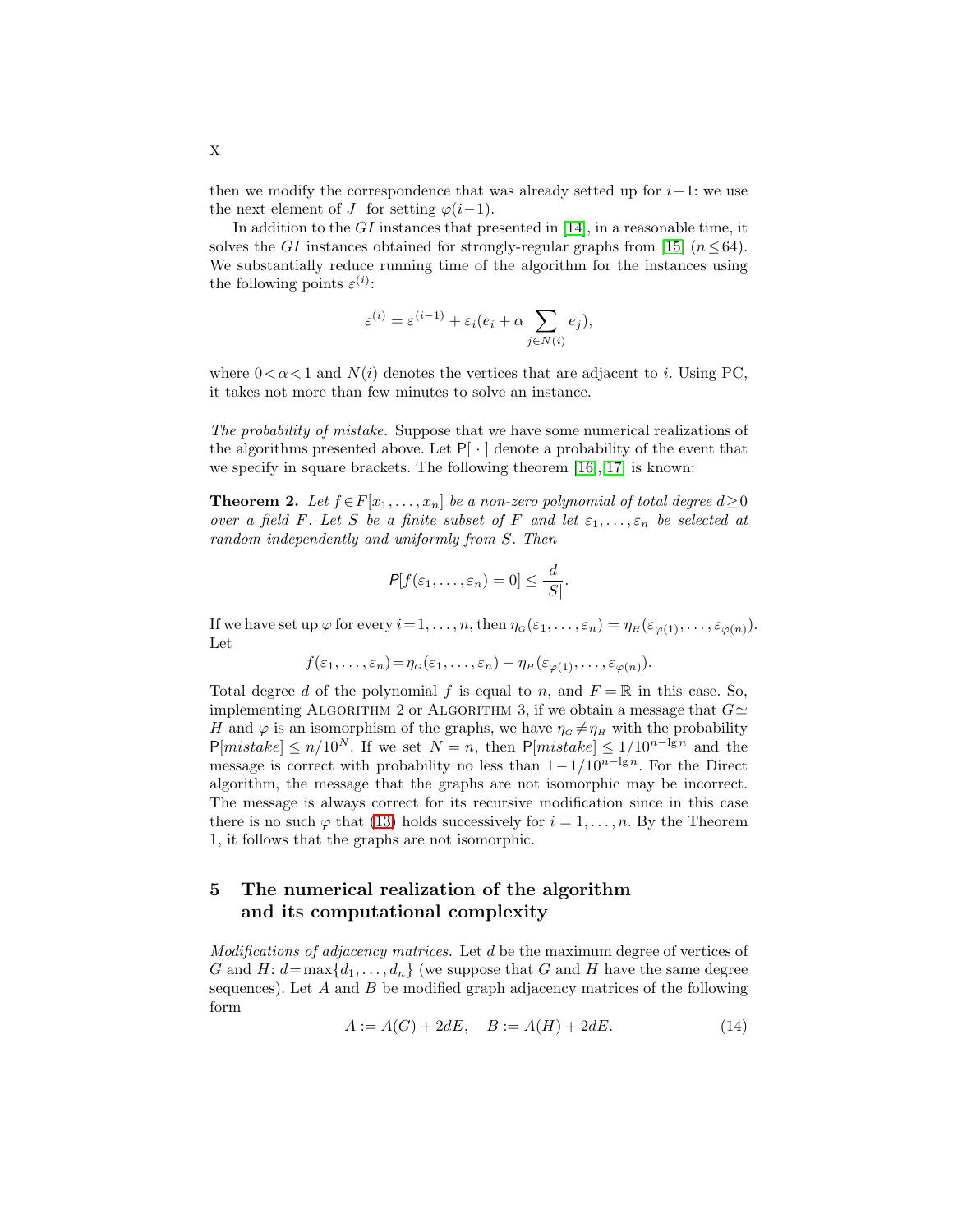$A(H) = P_{\varphi}A(G)P_{\varphi}^{\top}$  for some bijection  $\varphi$  if and only if  $A = P_{\varphi}BP_{\varphi}^{\top}$ . If  $d > 0$ , then A and B have the strong diagonal predominance:

$$
(A)_{ii} = 2d \ge 2d_i > d_i = \sum_{\substack{j=1 \ j \neq i}}^{n} (A)_{ij},
$$

so

$$
(A)_{ii} - \sum_{\substack{j=1 \\ j \neq i}}^{n} (A)_{ij} > 0,
$$

 $i=\overline{1,n}$ . Thus, the matrices of the form [\(14\)](#page-9-0) satisfy the Hadamard conditions, and we have det  $A\neq 0$ , det  $B\neq 0$  [\[18\]](#page-21-4). For numerical realization of the algorithms that we have presented, we use modified characteristic polynomials of the following form:

$$
\eta_G(x_1,\ldots,x_n) = \det(A+X), \ \eta_H(x_{\varphi(1)},\ldots,x_{\varphi(n)}) = \det(B+X_{\varphi}), \qquad (15)
$$

where  $X_{\varphi} = P_{\varphi} X P_{\varphi}^{\top}$ . This modification is equivalent to the change of variables:  $x_i \rightarrow x_i + 2d$ .

We may consider the ALGORITHM 3 as a try to perform series of consistent modifications of the matrices  $A$  and  $B$ :

<span id="page-10-0"></span>
$$
A^{(i)} := A^{(i-1)} + \varepsilon_i E_i, \quad B^{(i)} := B^{(i-1)} + \varepsilon_i E_j,\tag{16}
$$

where  $A^{(0)} = A$ ,  $B^{(0)} = B$ ,  $i = 1, ..., n$ . We call the modifications of the form [\(16\)](#page-10-0) consistent, if we successively choose, for every  $i \in V(G)$ , such  $j \in V(H)$  that holds

<span id="page-10-1"></span>
$$
((A^{(i)})^{-1})_{ii} = \frac{A_{\{i\}}^{(i)}}{\det A^{(i)}} = \frac{(B^{(i-1)} + \varepsilon_i E_j)_{\{j\}}}{\det(B^{(i-1)} + \varepsilon_i E_j)} = ((B^{(i-1)} + \varepsilon_i E_j)^{-1})_{jj}, \quad (17)
$$

where  $E_i$  is  $n \times n$ -matrix such that all of its elements are zeros except the *i*-th diagonal element, which is equal to 1. It follows from [\(17\)](#page-10-1) that

<span id="page-10-3"></span>
$$
\eta_G(\varepsilon^{(i)}) = \eta_H(\varepsilon^{(i-1)}_{\varphi} + \varepsilon_i e_j)
$$
\n(18)

since the equality [\(17\)](#page-10-1) is equivalent to the equality

<span id="page-10-2"></span>
$$
\frac{\eta_{G\setminus\{i\}}(\varepsilon^{(i)})}{\eta_G(\varepsilon^{(i)})} = \frac{\eta_{H\setminus\{j\}}(\varepsilon^{(i-1)}_{\varphi} + \varepsilon_i e_j)}{\eta_H(\varepsilon^{(i-1)}_{\varphi} + \varepsilon_i e_j)}.\tag{19}
$$

And, since the values  $\eta_{G\setminus\{i\}}(\varepsilon^{(i)})$  and  $\eta_{H\setminus\{j\}}(\varepsilon^{(i-1)}_{\varphi} + \varepsilon_i e_j)$  not change when the value of  $\varepsilon_i$  is changing, if the equality [\(19\)](#page-10-2) holds for  $\varepsilon_i = 0$  and for some non-zero value of  $\varepsilon_i$ , then the equality [\(18\)](#page-10-3) holds too. Thus, if we can perform series of consistent modifications for  $i = 1, \ldots, n$ , then the values of the polynomials of the graphs are equal in the points  $\varepsilon^{(i)}$  and  $\varepsilon^{(i)}_{\varphi}$ . This idea belongs to R.T. Faizullin. It was presented in [\[19\]](#page-21-5).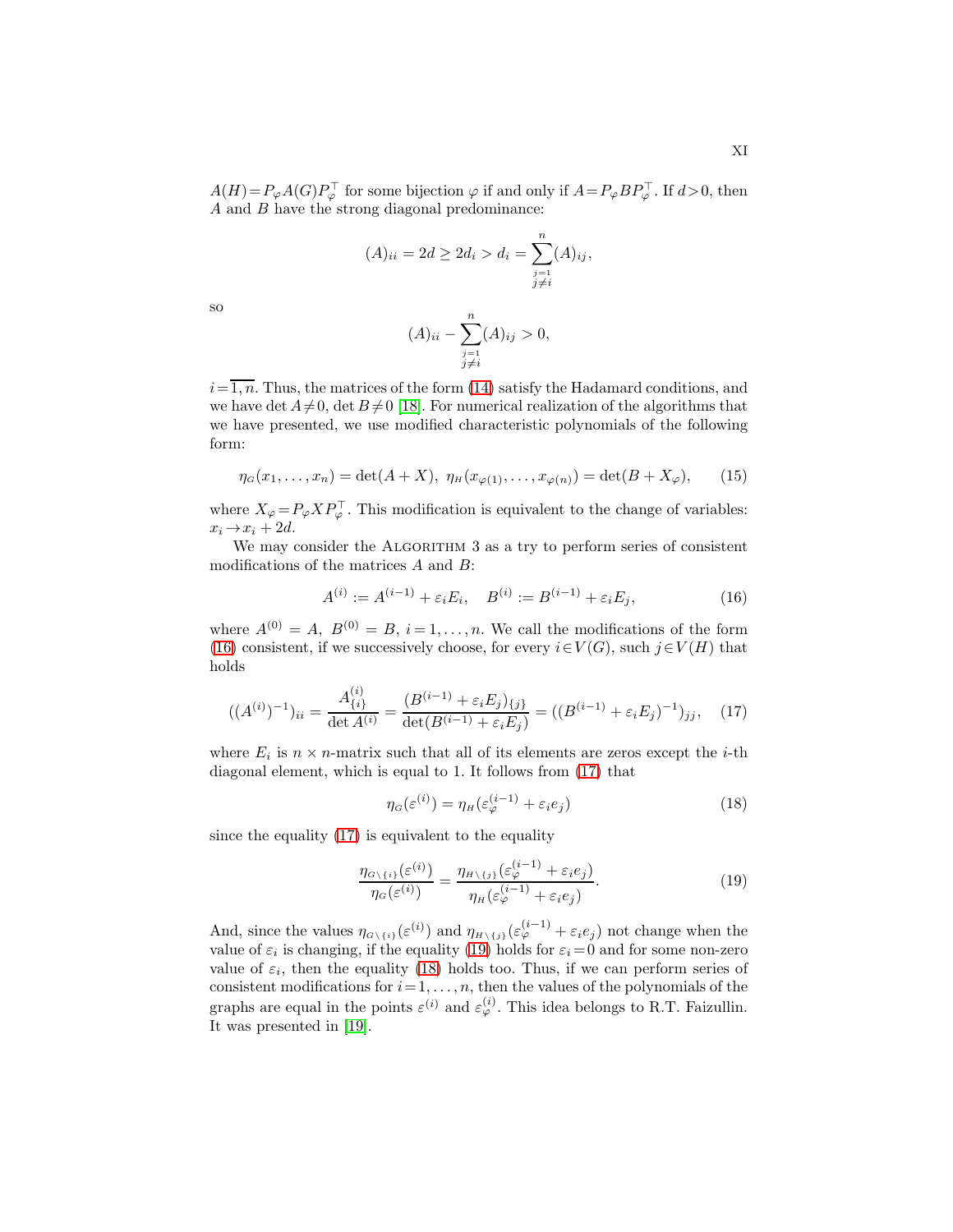Precision and complexity of computations required for numerical realization of the algorithm. We obtain the values of  $((A^{(i)})^{-1})_{ii}$  by solving the linear system of equations  $A^{(i)}y = e_i$ . The value of  $((A^{(i)})^{-1})_{ii}$  is the *i*-th component of the vector  $y$ . In order to solve the systems of linear equations, we may use such iterative methods as the Gauss-Seidel method (the GS-method) or the simple iteration method. As we shall note further, these methods converge at the rate of geometric progression for any starting vector because the systems matrices have the strong diagonal predominance.

Using the standard numeric Double type, we can solve  $GI$  instances from [\[14\]](#page-21-0) and the instances that we obtain for strongly regular graphs from [\[15\]](#page-21-1). We choose  $\varepsilon_i \in [\delta, 1], \delta \geq 0.001$  and use 10 iterations of the GS-method. Further, proving the Propositions 1, 2 and 3, we justify the numerical realization of the algorithm for the general case of  $GI$ . To do this, we must show that, for the input graphs G and H, if  $G \simeq H$ , then numerical realization of the algorithm terminates with message that the graphs are isomorphic, else it terminates with the message that they are not isomorphic. For this purpose, we must

- estimate the number of iterations that is needed to achieve precision that is sufficient to check the equality [\(13\)](#page-7-0) using the GS-method,
- estimate mantissa's length of the machine numbers that is needed to fix the difference of the real values they are represent.

If  $G \not\cong H$ , we have  $\eta_G \not\equiv \eta_H$ . We have two posibilities:

- 1)  $\eta_G(0,\ldots,0) \neq \eta_H(0,\ldots,0),$
- 2)  $\eta_G(0,\ldots,0) = \eta_H(0,\ldots,0).$

The Proposition 1 justifies the numeric realization of the algorithm in the first case, the Proposition 2 justifies it in the second case. Also, it follows from the Proposition 2, that if  $G \simeq H$ , then the numerical realization of the algorithm terminates with the right message and the probability of mistake is negligible. Let us prove the Proposition 1.

**Proposition 1.** Let  $G \not\cong H$  and  $\eta_G(0, \ldots, 0) \neq \eta_H(0, \ldots, 0)$ . Then, if  $N = n$ , for the numerical realization of the ALGORITHM 3, we have

$$
P\big(\mathit{mistake}\big) \leq \frac{1}{10^{n(n-\lg n)}}.
$$

*Proof.* The ALGORITHM 3 sets a correspondence  $\varphi$  for  $i = \overline{1, n}$  and gives the wrong message that  $G \simeq H$  only if, for some subsequent n iterations of the algorithm, we have

$$
\frac{\eta_{G\setminus\{i\}}(\varepsilon^{(i)})}{\eta_G(\varepsilon^{(i)})} = \frac{\eta_{H\setminus\{\varphi(i)\}}(\varepsilon^{(i)}_{\varphi})}{\eta_H(\varepsilon^{(i)}_{\varphi})},
$$

and  $\eta_G \not\equiv \eta_H$ . If  $\eta_G(0, \ldots, 0) \neq \eta_H(0, \ldots, 0)$  and

$$
\frac{\eta_{G\setminus\{1\}}(\varepsilon^{(1)})}{\eta_G(\varepsilon^{(1)})} = \frac{\eta_{H\setminus\{\varphi(1)\}}(\varepsilon^{(1)}_{\varphi})}{\eta_H(\varepsilon^{(1)}_{\varphi})}
$$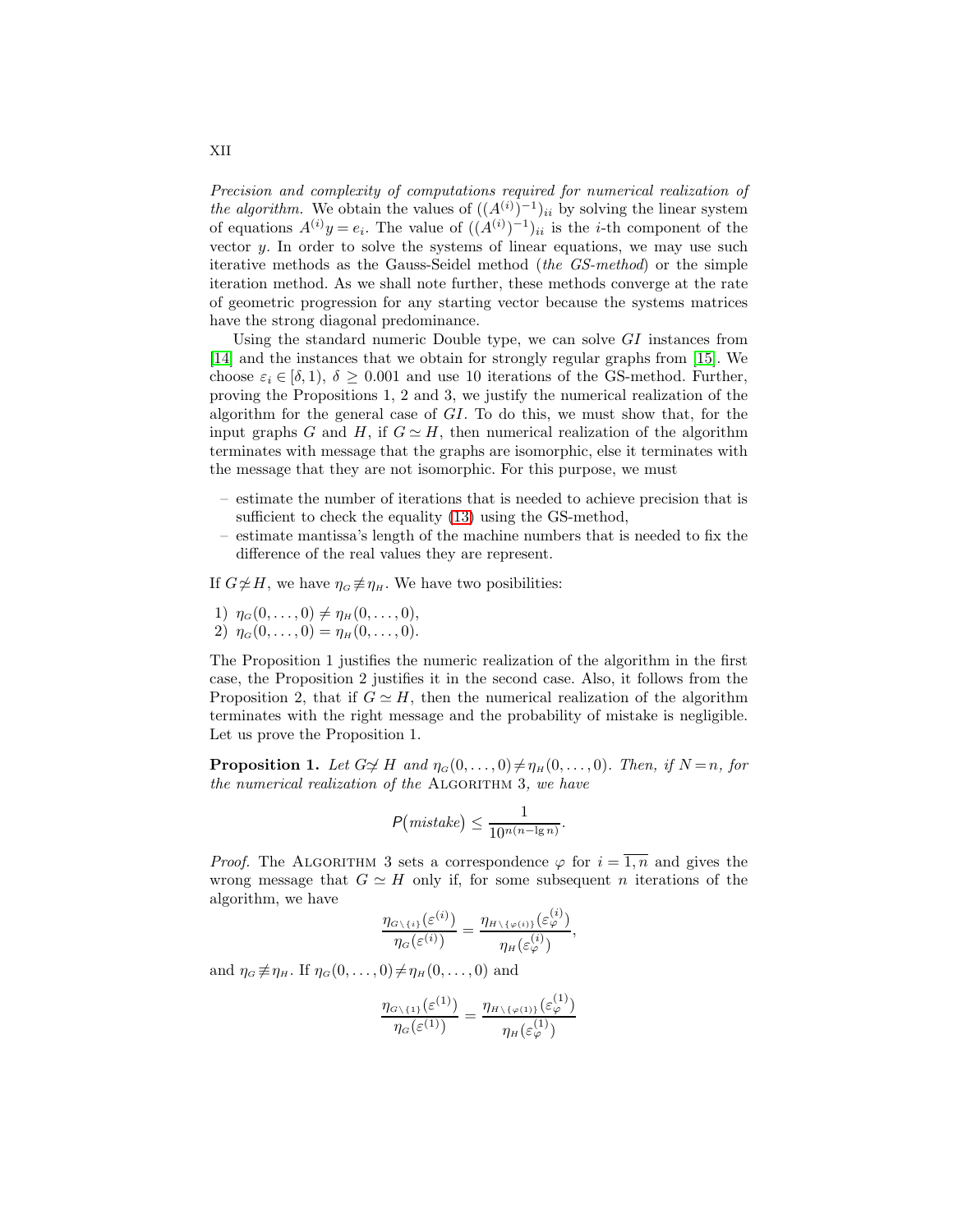holds, then, for  $t = \eta_{G \setminus \{1\}}(\varepsilon^{(1)})/\eta_{H \setminus {\{\varphi(1)\}}}(\varepsilon^{(1)}_{\varphi})$ , we have

$$
\eta_G(\varepsilon^{(1)}) = t \cdot \eta_H(\varepsilon^{(1)}_\varphi).
$$

Since  $\varepsilon_1$  is taken randomly from S, for polynomials  $\eta_G$  and  $\eta_H$  of degree 1 of  $x_1$ and  $x_{\varphi(1)}$  respectively, having  $x_i = 0$ ,  $x_{\varphi(i)} = 0$ ,  $i \neq 1$ , and using the Theorem 2, we have

$$
\mathsf{P}\left(\frac{\eta_{G\setminus\{1\}}(\varepsilon^{(1)})}{\eta_G(\varepsilon^{(1)})} = \frac{\eta_{H\setminus\{\varphi(1)\}}(\varepsilon^{(1)}_{\varphi})}{\eta_H(\varepsilon^{(1)}_{\varphi})}\right) = \mathsf{P}\left(\eta_G(\varepsilon^{(1)}) = t \cdot \eta_H(\varepsilon^{(1)}_{\varphi})\right) =
$$

$$
= \mathsf{P}\left(\eta_G(\varepsilon^{(1)}) - t \cdot \eta_H(\varepsilon^{(1)}_{\varphi}) = 0\right) \le \frac{1}{10^N}.
$$

Similarly, for  $i = \overline{2, n}$ ,

$$
\mathsf{P}\bigg(\frac{\eta_{G\setminus\{i\}}(\varepsilon^{(i)})}{\eta_G(\varepsilon^{(i)})}=\frac{\eta_{H\setminus\{\varphi(i)\}}(\varepsilon^{(i)}_{\varphi})}{\eta_H(\varepsilon^{(i)}_{\varphi})}\bigg)\leq \frac{i}{10^N}.
$$

Thus, probability of the mistake may be estimated as

$$
\mathsf{P}\big(\textit{mistake}\big) \leq \frac{1}{10^N} \cdot \ldots \cdot \frac{i}{10^N} \cdot \ldots \cdot \frac{n}{10^N}.
$$

If  $N = n$ , then we have

$$
\mathsf{P}\big(\textit{mistake}\big) \le \frac{1}{10^{n(n-\lg n)}}.
$$

Remark. We prove the Proposition 1 supposing that we may check the equality [\(19\)](#page-10-2) numerically, i.e., that we may check it using machine numbers with polynomially restricted mantissa's length and that we may obtain the values from [\(19\)](#page-10-2) in polynomial time with respect to  $n$  with needed precision.

Computational complexity of equality checking of the graphs polynomials values in predefined points. We obtain element  $((A^{(i)})^{-1})_{ii}$  of the matrix  $(A^{(i)})^{-1}$  by solving linear system of equations of the form

<span id="page-12-0"></span>
$$
A^{(i)}y = e_i,\tag{20}
$$

where  $\{e_i\}_{i=1}^n$  is a standard basis of  $\mathbb{R}^n$ .  $((A^{(i)})^{-1})_{ii}$  is a value of the *i*-th component of y.

Obtaining the values from  $(19)$  as components of solution vector of  $(20)$ , we make possible to estimate the number of iterations of the numerical method (e.g., the GS-method, simple iteration method) that is needed to achieve needed precision of computations. The precision must be sufficient to tell the differrence between exact real values using machine numbers with restricted mantissa's length. Let us estimate the computational complexity of solution of the system [\(20\)](#page-12-0) with needed precision using the GS-method. Let  $y^{(k)}$  be an approximation of the exact solution  $y$  of the system at  $k$ -th iteration of the GS-method. The following theorem is known [\[20\]](#page-21-6):

⊓⊔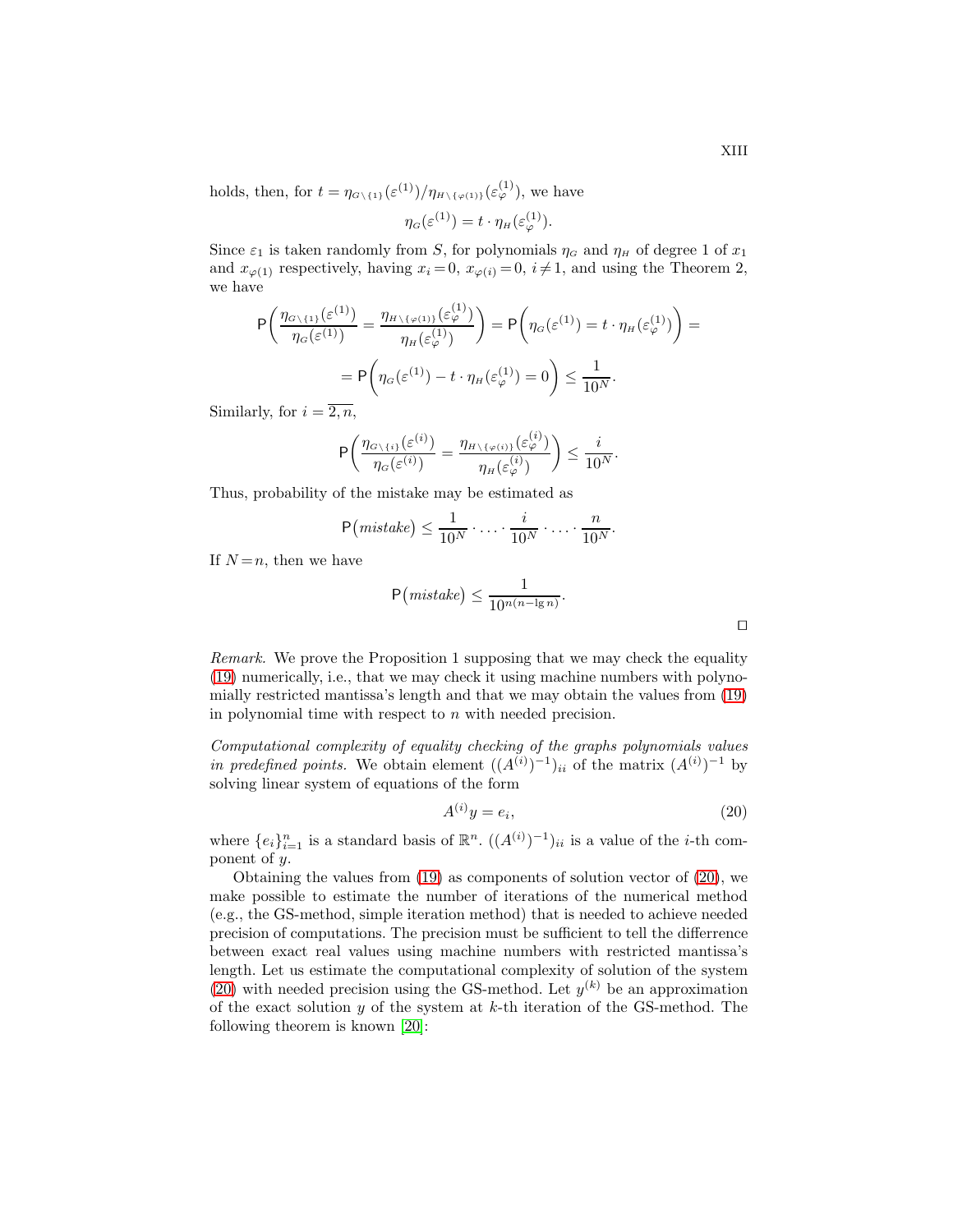**Theorem 3.** Let, for linear system of equations  $Ay = b$ , the matrix A is such that

$$
\sum_{j\neq i} |a_{ij}| \leq \gamma |a_{ii}|,
$$

 $\gamma < 1$ ,  $i = \overline{1, n}$ . Then

$$
||y - y^{(k)}|| \le \gamma ||y - y^{(k-1)}||,
$$

where  $||x|| = \langle x, x \rangle$  for scalar product  $\langle \cdot, \cdot \rangle$  in Euclidean space  $\mathbb{R}^n$ .

For matrices of the form [\(14\)](#page-9-0),  $\gamma \leq 1/2$ . Consequently,

$$
|y_i - y_i^{(k)}| \le ||y - y^{(k)}|| \le \frac{\delta_0}{2^k},
$$

where  $\delta_0$  is an error of the initial approximation.

Let us consider the following problem. Let  $a, b \in \mathbb{R}$  be some exact values, and let  $a^{(k)}$ ,  $b^{(k)} \in \mathbb{R}$  be their approximations which are obtained after the first k iterations of the GS-method. Suppose we have

$$
|a - a^{(k)}| \le \frac{\delta_0}{2^k}, \qquad |b - b^{(k)}| \le \frac{\delta_0}{2^k},
$$

and suppose there is such  $\Delta > 0$  that if  $a \neq b$ , then  $|a - b| > \Delta$ . We must estimate the number of iterations we need to perform to tell the difference of  $a, b \in \mathbb{R}$  using their approximations  $a^{(k)}$  and  $b^{(k)}$ . If mantissa's length of the machine numbers is sufficient to fix the difference between the real values, then, having

$$
|a - a^{(k)}| < \frac{\Delta}{4}
$$
,  $|b - b^{(k)}| < \frac{\Delta}{4}$ ,

we have

$$
|a^{(k)} - b^{(k)}| > \frac{\Delta}{2}
$$

and the value of  $|a^{(k)} - b^{(k)}|$  is grows as k grows. So we may state that  $a \neq b$ . Thus, if  $|a - b| > \Delta > 0$ , then, to check the equality  $a = b$ , we must perform such a number of iterations K that

$$
\frac{\delta_0}{2^K} < \frac{\Delta}{4},
$$

i.e.,  $K = O(\log \frac{1}{\Delta})$ . With regard to the fact that computational complexity of one GS-method iteration is equal to  $O(n^2)$ , it takes  $K \cdot O(n^2)$  elementary machine operations to obtain solution of the system [\(20\)](#page-12-0) with needed precision.

#### 5.1 Computational complexity of checking equality of the polynomials values in predefined points and needed machine numbers mantissa's length

As it was mentioned above, to realize the algorithm numerically, we must be able to check equalities of the form [\(13\)](#page-7-0), or, we can say, we must be able to numerically check the inequalities

<span id="page-13-0"></span>
$$
\eta_G(\varepsilon^{(i)}) \neq \eta_H(\varepsilon^{(i)}_\varphi) \tag{21}
$$

XIV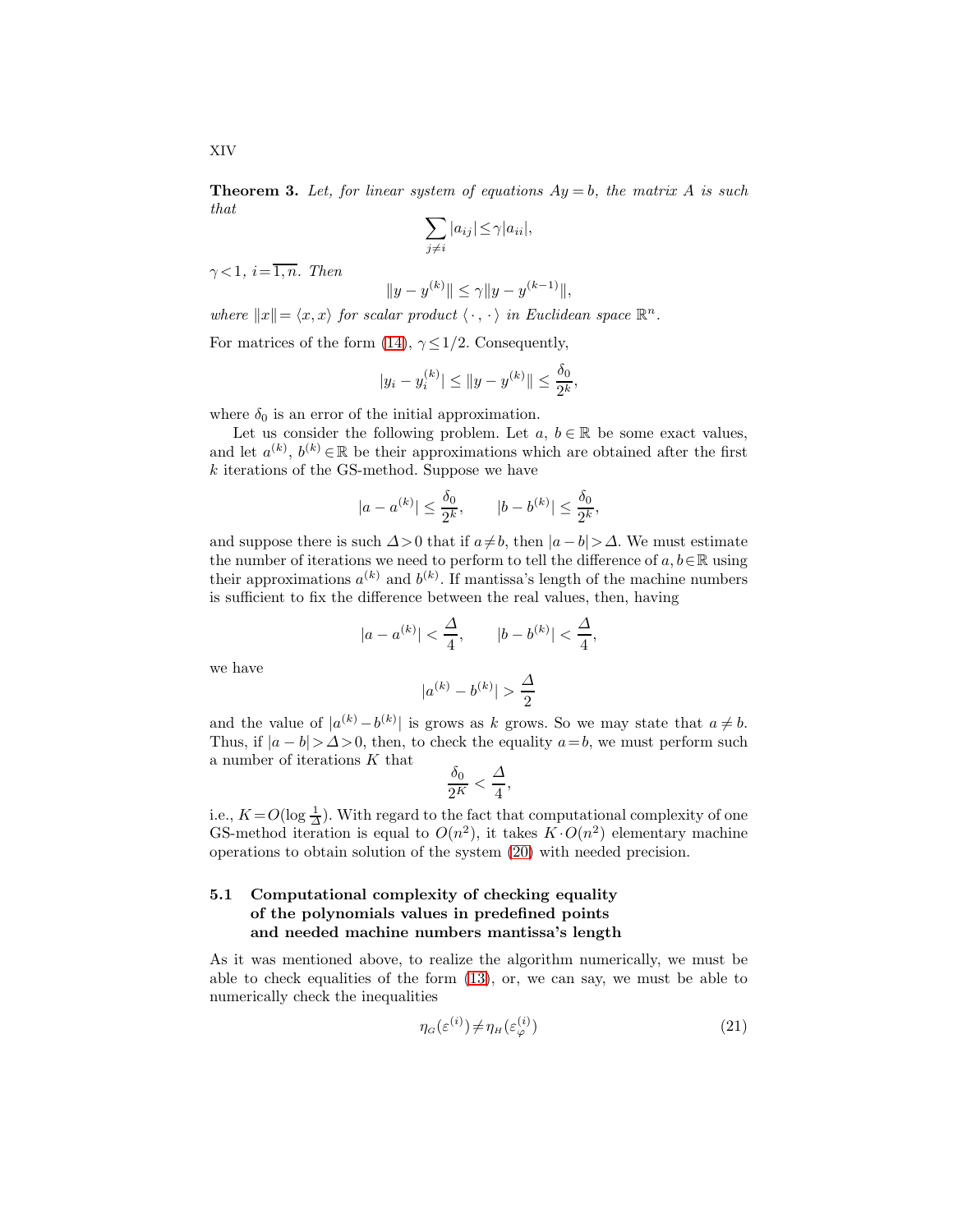at the time that is polynomial of n and using machine numbers with mantissa's length that is restricted polynomially of n. The Proposition 2 justify such ability. To prove Propositions 2 and 3 we use the known the Gershgorin circle theorem:

Theorem 4. Every eigenvalue of a matrix A lies within at least one of the discs with centres  $a_{ii}$  and radii  $\sum_{j\neq i} |a_{ij}|$ .

The Proposition 2, that we shall prove further, states that if  $\eta_G(\varepsilon^{(i)}) = \eta_H(\varepsilon^{(i)}_\varphi)$ for  $i < k$  and, at k-th iteration, we have  $\eta_G(\varepsilon^{(k)}) \neq \eta_H(\varepsilon^{(k)}_{\varphi})$ , this fact may be established numerically in the course of implementation of the ALGORITHM 3. Thus, by the Theorem 1, the algorithm sets up  $\varphi$  only if input graphs are isomorphic and the probability of mistake is negligible. To prove the Proposition 2, we need to prove the following lemma.

**Lemma 1.** If [\(21\)](#page-13-0) holds, then  $|\eta_G(\varepsilon^{(i)}) - \eta_H(\varepsilon^{(i)}_\varphi)| = p/10^{iN} > 1/10^{iN}, p \in \mathbb{N}$ . *Proof.* Let  $A = A^{(i)}$ . Then

<span id="page-14-0"></span>
$$
\eta_G(\varepsilon^{(i)}) = \det A = \sum_{\pi \in S_n} \left( \sigma(\pi) \prod_{j=1}^n a_{j\pi(j)} \right),\tag{22}
$$

where  $\sigma(\pi)=1$ , if permutation  $\pi$  is even and  $\sigma(\pi)=-1$  else. We have

$$
\prod_{j=1}^n a_{j\pi(j)} = \frac{p}{10^{k(\pi)N}},
$$

where  $p \in \mathbb{N}$  and  $k(\pi)$  is a number of modified diagonal elements of  $A^{(0)}$  that contained in the product for  $\pi$  in [\(22\)](#page-14-0). Thus,

$$
\eta_G(\varepsilon^{(i)}) = \sum_{\pi \in S_n} \left( \sigma(\pi) \cdot \frac{p}{10^{k(\pi)N}} \right).
$$

Since A has the strong diagonal predominance, we have  $\eta_G(\varepsilon^{(i)}) > 0$ , and, consequently,  $\eta_G(\varepsilon^{(i)}) = p_1/10^{iN}$ ,  $\eta_H(\varepsilon^{(i)}) = p_2/10^{iN}$  for some  $p_1, p_2 \in \mathbb{N}$ . We have

$$
\left|\eta_G(\varepsilon^{(i)}) - \eta_H(\varepsilon^{(i)}_\varphi)\right| = \left|\frac{p_1}{10^{iN}} - \frac{p_2}{10^{iN}}\right|.
$$

If  $\eta_G(\varepsilon^{(i)}) \neq \eta_H(\varepsilon^{(i)}_\varphi)$ , then  $p_1 \neq p_2$  and, consequently,  $|\eta_G(\varepsilon^{(i)}) - \eta_H(\varepsilon^{(i)}_\varphi)| =$  $p/10^{iN} \ge 1/10^{iN}, p \in \mathbb{N}$ . □

**Proposition 2.** If, for some  $\varphi \in S_n$ , we have  $\eta_G(\varepsilon^{(i)}) = \eta_H(\varepsilon^{(i)}_{\varphi})$  for  $i < k$  and  $\eta_G(\varepsilon^{(k)}) \neq \eta_H(\varepsilon^{(k)}_\varphi)$ , then

<span id="page-14-1"></span>
$$
\frac{\eta_{G\setminus\{k\}}(\varepsilon^{(k)})}{\eta_G(\varepsilon^{(k)})} \neq \frac{\eta_{H\setminus\{j\}}(\varepsilon^{(k)}_{\varphi})}{\eta_H(\varepsilon^{(k)}_{\varphi})},\tag{23}
$$

and we may check the inequality [\(23\)](#page-14-1) using  $O(n^4)$  elementary machine operations and using machine numbers with mantissa's length  $O(n^2)$ .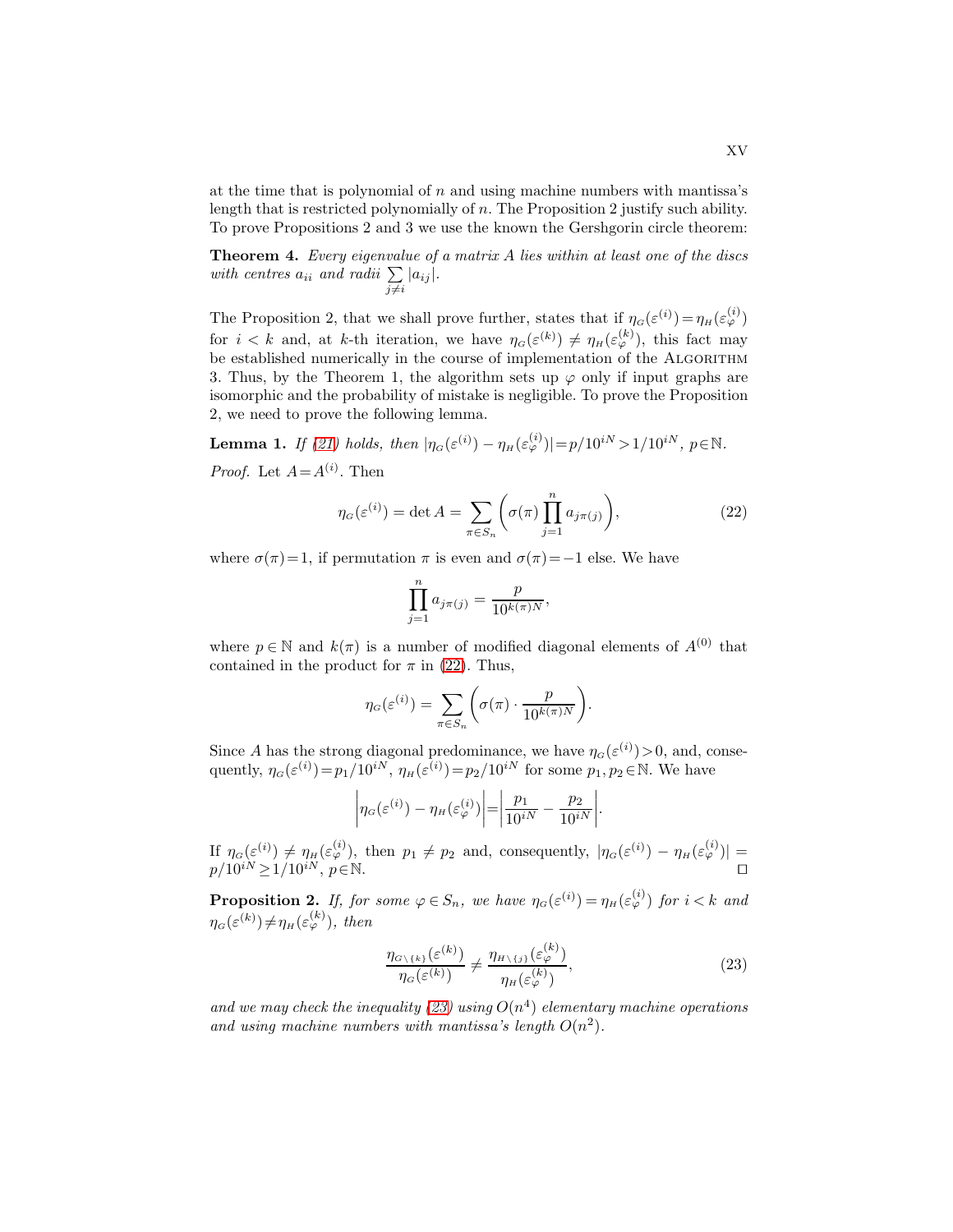*Proof.* Let  $a = \eta_G(\varepsilon^{(k)})$ ,  $a' = \eta_{G\setminus\{k\}}(\varepsilon^{(k)})$ . It follows from the Lemma 1 that  $\eta_H(\varepsilon_\varphi^{(k)}) = a + p/10^{kN}, \ \eta_{H \setminus \{j\}}(\varepsilon_\varphi^{(k)}) = a' + q/10^{kN}, \ p, q \in \mathbb{N}, \ p \neq 0.$  Thus,

$$
\left|\frac{\eta_{G\backslash \{k\}}(\varepsilon^{(k)})}{\eta_G(\varepsilon^{(k)})}-\frac{\eta_{H\backslash \{j\}}(\varepsilon^{(k)}_\varphi)}{\eta_H(\varepsilon^{(k)}_\varphi)}\right|=\left|\frac{a'}{a}-\frac{a'+q/10^{kN}}{a+p/10^{kN}}\right|=\frac{1}{10^{kN}}\cdot\frac{|a'p-aq|}{\eta_G(\varepsilon^{(k)})\eta_H(\varepsilon^{(k)}_\varphi)}.
$$

Taking into account the modifications of diagonal elements of  $(A(G))_{ii}$  and  $(A(H))_{\varphi(i)\varphi(i)}$  that we have made for  $i < k$  where  $\varepsilon_i < 1$ , it follows from the Gershgorin theorem that  $\eta_G(\varepsilon^{(k)}) < (3(d+1))^n$  and  $\eta_H(\varepsilon^{(k)}_\varphi) < (3(d+1))^n$ . Since  $a = p_1/10^{kN}, a' = p_2/10^{(k-1)N}$  where  $p_1, p_2 \in \mathbb{N}$ , then if  $a'p - aq \neq 0$ , we have  $|a'p-aq| \geq 1/10^{kN}$ . Consequently,

<span id="page-15-1"></span>
$$
\left| \frac{\eta_{G\setminus\{k\}}(\varepsilon^{(k)})}{\eta_G(\varepsilon^{(k)})} - \frac{\eta_{H\setminus\{j\}}(\varepsilon^{(k)}_{\varphi})}{\eta_H(\varepsilon^{(k)}_{\varphi})} \right| > \frac{1}{10^{2k} \cdot N (3(d+1))^{2n}}.
$$
\n(24)

Let us show that  $a'p - aq \neq 0$ . The equality  $a'p - aq = 0$  is equivalent to  $a'/a = q/p$  which is equivalent to

$$
\frac{\eta_{G\backslash \{k\}}(\varepsilon^{(k)})}{\eta_G(\varepsilon^{(k)})} = \frac{\eta_{H\backslash \{j\}}(\varepsilon^{(k)}) - \eta_{G\backslash \{k\}}(\varepsilon^{(k)})}{\eta_H(\varepsilon^{(k)}) - \eta_G(\varepsilon^{(k)})} =
$$
\n
$$
= \frac{p/10^{kN}}{\eta_G(\varepsilon^{(k)}) - \eta_H(\varepsilon^{(k)}_{\varphi})} = \frac{p/10^{kN}}{\eta_G(\varepsilon^{(k)}) - \eta_H(\varepsilon^{(k)}_{\varphi})} = \frac{p/10^{kN}}{\eta_G(\varepsilon^{(k-1)}) - \eta_H(\varepsilon^{(k-1)}_{\varphi}) + \varepsilon_k p/10^{kN}}.
$$
\n(25)

<span id="page-15-0"></span>Since  $\eta_G(\varepsilon^{(k-1)}) = \eta_H(\varepsilon^{(k-1)}_\varphi)$ , [\(25\)](#page-15-0) is equivalent to

$$
\frac{\eta_{G\setminus\{k\}}(\varepsilon^{(k)})}{\eta_G(\varepsilon^{(k)})} = \frac{1}{\varepsilon_k}
$$

,

i.e.,

$$
\frac{\eta_{G\backslash\{k\}}(\varepsilon^{(k)})}{\eta_G(\varepsilon^{(k-1)})+\varepsilon_k\eta_{G\backslash\{k\}}(\varepsilon^{(k)})}=\frac{1}{\varepsilon_k}.
$$

This is equivalent to

$$
\frac{\eta_G(\varepsilon^{(k-1)})}{\eta_{G\setminus\{k\}}(\varepsilon^{(k-1)})}=0.
$$

But it is impossible, since, by definition  $(14)$ , the matrix A has the strong diagonal predominance, and we have  $\eta_G(\varepsilon^{(k-1)}) > 0$ . Thus,  $a'p - aq \neq 0$ .

Let us show that we may check the inequality [\(21\)](#page-13-0) using machine numbers with mantissa's length  $O(n^2)$  and that it takes  $O(n^4)$  elementary machine operations. It follows from  $(24)$  that it takes such mantissa's length L to check  $(21)$ numerically that

$$
\frac{1}{10^L} < \frac{1}{10^{2k} \left( 3d + 1 \right)^{2n}}.
$$

XVI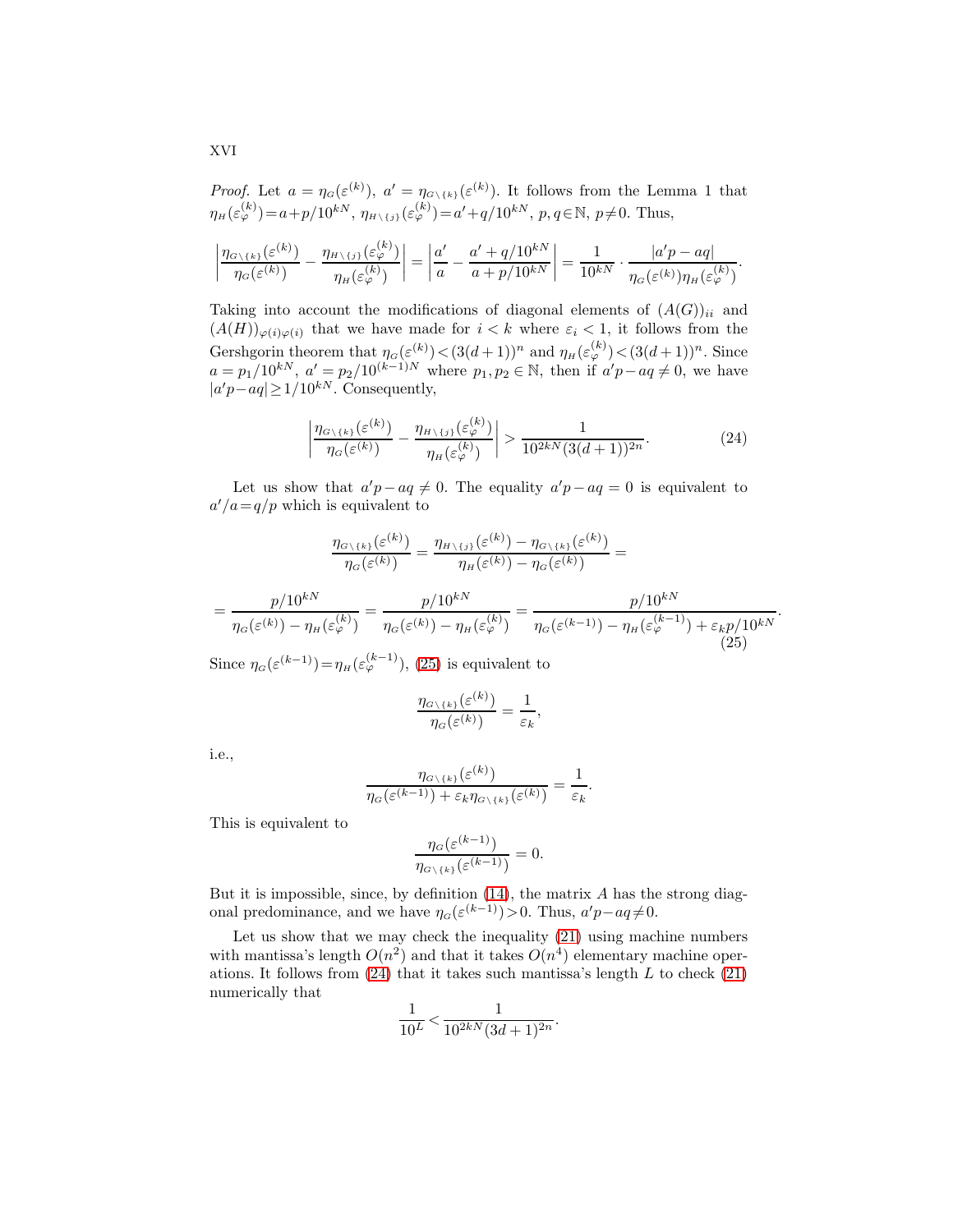If we set  $N = n$ , then, since  $d \leq n$ ,  $k \leq n$ , it is equivalent that

$$
L > 2n^2 + 2n \lg(3n + 1).
$$

Thus, using such  $L = O(n^2)$ , we may check [\(21\)](#page-13-0) numerically. It follows from [\(24\)](#page-15-1) and from the Theorem 3 that it takes  $O(\log(10^{2kn}(3d+1)^{2n})) \cdot O(n^2) = O(n^4)$ elementary machine operations to check [\(21\)](#page-13-0) numerically, where the multiplier  $O(n^2)$  is a computational complexity of one iteration of the GS-method. □

## 6 Eliminating regularities of graphs and reducing the exhaustive search

The ALGORITHM 3 scheme differs from the scheme of exhaustive search on all bijections of  $V(G)$  onto  $V(H)$  only in step 8 of the procedure SET THE CORRES-PONDENCE that it use. Here, in addition to check whether current  $j \in V(H)$  is not already setted up as an image for some vertex in  $V(G)$  with label less than *i*, we check equality of the polynomials values in predefined points  $\varepsilon^{(i)}$  and  $\varepsilon^{(i)}_{\varphi}$ . The algorithm of the same form may be obtained for numerous graph invariant characteristics. For example, we may check the equality of adjacency matrices of the induced subgraphs on  $i$  vertices for both input graphs. These subgraphs include the vertices for which the correspondence is setted up and all of the edges whose endpoints are these vertices. We check the equality of the subgraphs adjacency matrices after enumerating vertices of the induced subgraph of H in according to  $\varphi$  that is setted up for vertices from  $V(G)$  with labels less or equal than i.

The graph  $G$  has more regular structure if it has more symmetries, i.e., if there are such bijections of  $V(G)$  onto  $V(G)$  which are isomorphisms of G onto itself (graph automorphisms).

Definition 2. The graph G automorphism group is a set of isomorphisms of the graphs onto itself, i.e.,

$$
Aut(G) = \{ \psi \in S_n \mid a_{ij} = a_{\psi(i)\psi(j)}, \ i, j = \overline{1, n} \}.
$$

**Definition 3.** The orbit of the vertex  $i \in V(G)$  is the set

$$
O_i(G) = \{ \psi(i) \mid \psi \in Aut(G) \}.
$$

The considered scheme of the algorithm for GI (exhaustive search on all bijections that is reduced by equlity checking of some invariant characteristics for the input graphs) may be modified to be efficient for some restricted classes of graphs, or, using some invariant characteristics, we may obtain some partitions of the graphs vertices that we may use to reduce the exhaustive search, but the main problem stays the same for every algorithm for GI of that sort: the more cardinalities of  $Aut(G)$  and  $Aut(H)$  and the weaker the graph invariant (i.e., it's more easy to find two non-isomorphic graphs for which the values of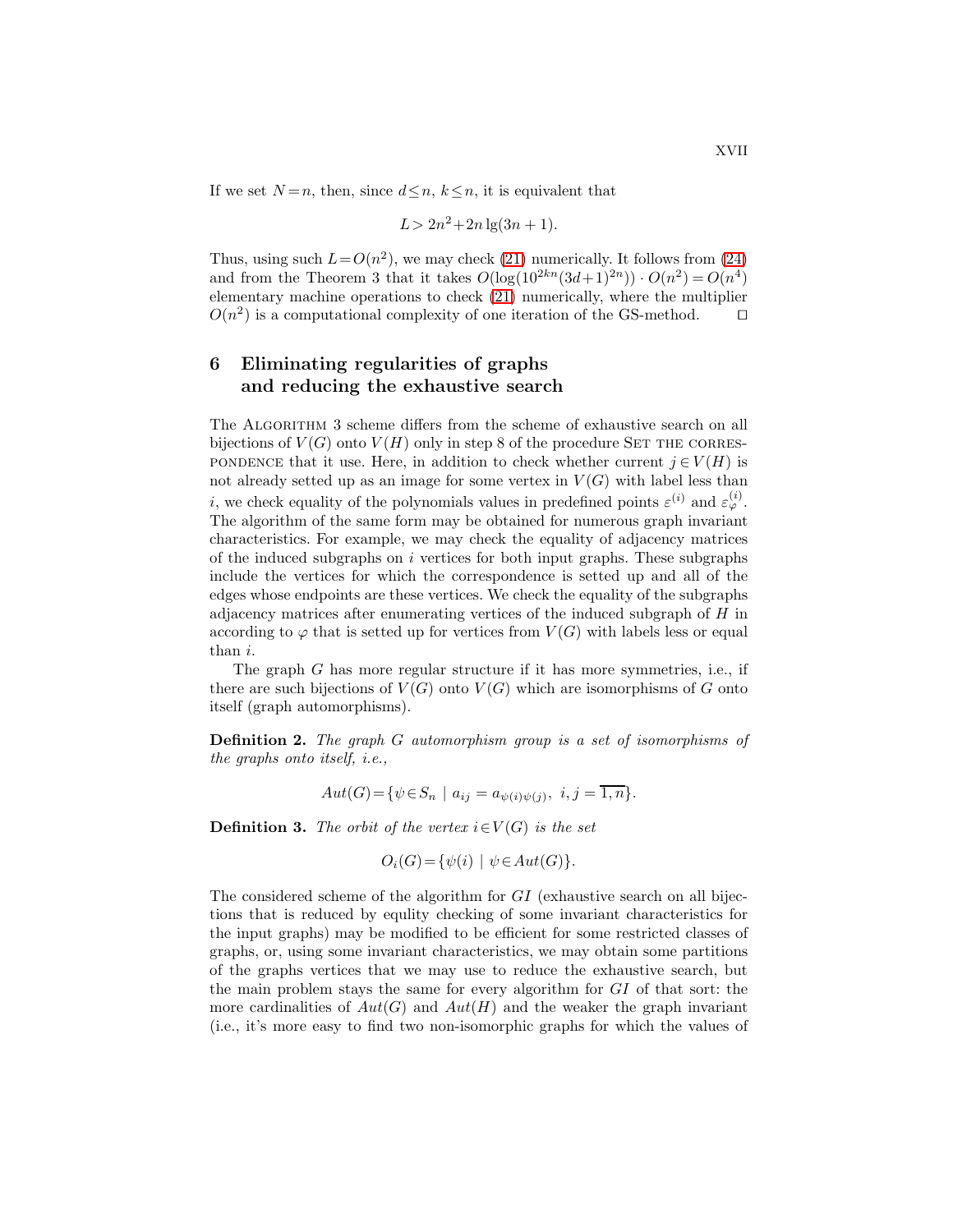the invariant are the same) that we use to check at step 8 of the procedure SET THE CORRESPONDENCE, the more alternatives for setting of  $\varphi$  we shall obtain in the course of its implementation, and it is more hard to find among them such a bijection that is an isomorphism or to find out that there is no isomorphism for input graphs. Conversely, the graphs with less regular structure, such as, e.g., random graphs, give GI instances that are easy to solve using known algorithms since they have automorphism groups of low cardinalities.

The following lemma shows that, solving  $GI$  for the graphs  $G$  and  $H$ , we may have alternative variants for setting isomorphism of the graphs only if we have such  $i \in V(G)$  that  $|O_i(G)| > 1$ .

**Lemma 2.** Let  $G \simeq H$ ,  $i_1, i_2 \in V(H)$ .  $i_1 \in O_{i_2}(H)$  if and only if there exists a vertex  $j \in V(G)$  and such isomorphisms  $\varphi_1, \varphi_2 : V(G) \to V(H)$  that  $\varphi_1(j) = i_1$ ,  $\varphi_2(j)=i_2.$ 

*Proof.* Let  $i_1 \in O_{i_2}(H)$ . It follows that there is  $\psi \in Aut(G)$  such that  $\psi(i_1) = i_2$ . Let  $\varphi_1$  be an isomorphism of G onto H and let  $j = \varphi_1^{-1}(i_1)$ ,  $j \in V(H)$ . Let  $\varphi_2 = \psi \circ \varphi_1$ . We have  $\varphi_2(j) = (\psi \circ \varphi_1)(j) = \psi(i_1) = i_2$  and  $\varphi_2$  is an isomorphism of G onto H. Conversely, suppose there are such  $i_1, i_2 \in V(H)$ ,  $j \in V(G)$  and isomorphisms  $\varphi_1$ ,  $\varphi_2$  that  $\varphi_1(j) = i_1$ ,  $\varphi_2(j) = i_2$ . Then  $\psi = \varphi_2 \circ \varphi_1^{-1} \in Aut(H)$  and  $\psi(j)=i_2$ , i.e.,  $i_1 \in O_{i_2}(H)$ .  $(H)$ . □

In the course of the transformations [\(16\)](#page-10-0), we subsequently obtain the graphs with less regular structure than the input graphs have. The matrices  $A^{(i)}$  and  $B^{(i)}$  in [\(16\)](#page-10-0) may be considered as adjacency matrices of the graphs  $G^{(i)}$  and  $H^{(i)}$ . These graphs has weighted loops, i.e., edges of the form  $(j, j) \in E(G)$ . After the *i*-th iteration of the algorithm, we have  $\psi(i) \neq j$  for all  $\psi \in Aut(G^{(i)})$ since the *i*-th and the *j*-th diagonal elements of  $A(G<sup>(i)</sup>)$  are not equal to each other with probability that negligibly close to 1 for all  $j \in V(G)$ ,  $i \neq j$ . So we have  $|O_i(G^{(i)})|=1$ . And, accordingly to the Lemma 2, we have no more than one way to set the value of  $\varphi(i)$  on the *i*-th iteration of the algorithm. Performing transformations [\(16\)](#page-10-0) and selecting unique values of the loops weights  $\varepsilon_i$ , we subsequently obtain such  $G^{(i)}$  and  $H^{(i)}$  that

$$
|O_j(G^{(i)})| = 1, j \le i, \quad |Aut(G^{(i+1)})| \le |Aut(G^{(i-1)})|,
$$
  

$$
|O_{\varphi(j)}(H^{(i)})| = 1, j \le i, \quad |Aut(H^{(i)})| \le |Aut(H^{(i-1)})|
$$

and finally we get

$$
|O_j(G^{(t)})| = |O_{\varphi(j)}(H^{(t)})| = 1, j = \overline{1, n}, \quad |Aut(G^{(t)})| = |Aut(H^{(t)})| = 1
$$

for  $t \leq n-1$ .

Let us consider an example of the algorithm operating that illustrates this reasoning. Let  $G$  and  $H$  be the input graphs shown on a picture below. Reduction of the number of variants to set  $\varphi$  is shown in table 1. After the 4-th iteration, we have  $|Aut(G^{(4)})|=1$ .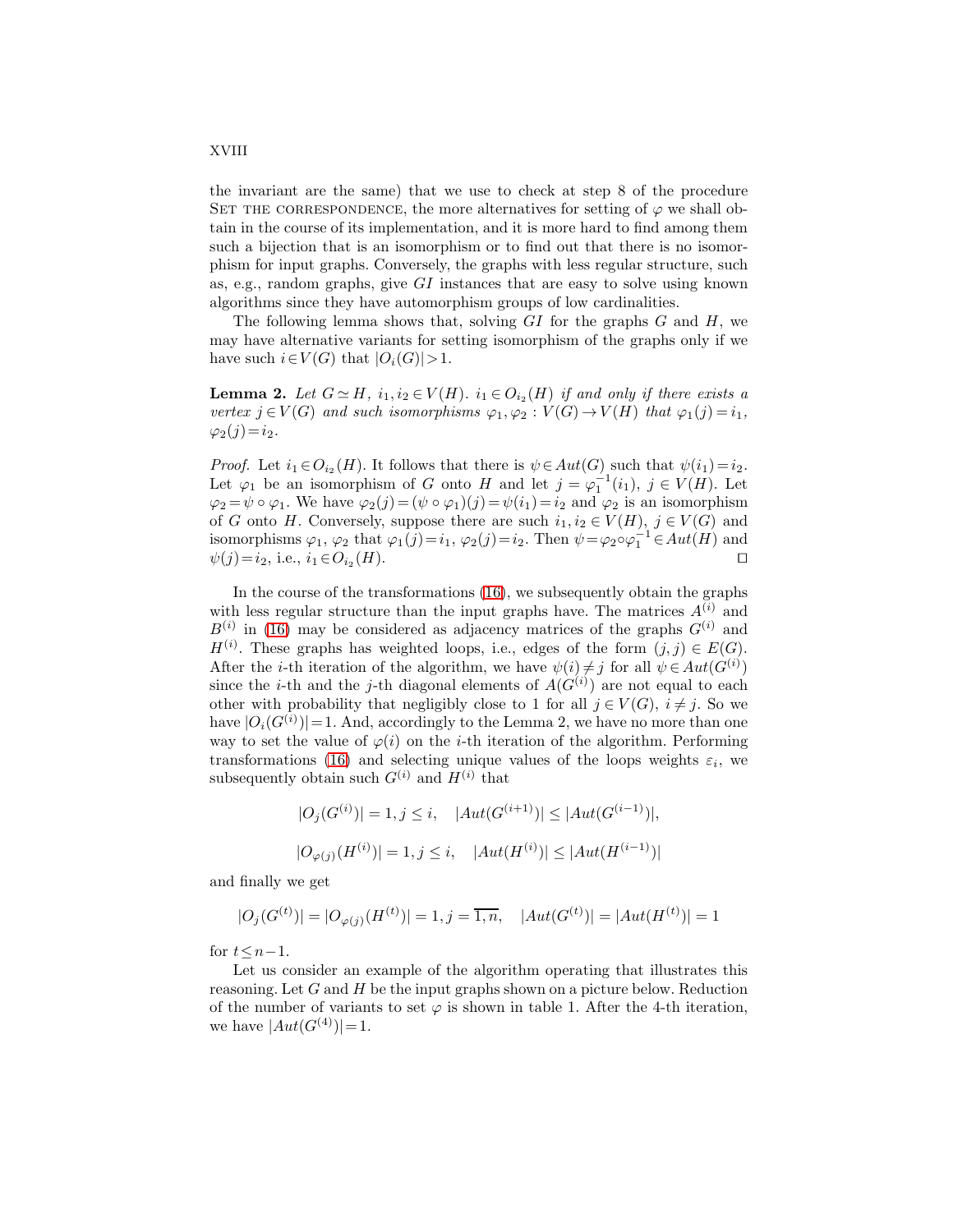

Table 1. Reduction of the alternative variants of setting  $\varphi$  for G and H.

| $\overline{\imath}$ |   | Variants of setting $\varphi$ | $ Aut(G^{(i)}) $                                                           |     |                |  |
|---------------------|---|-------------------------------|----------------------------------------------------------------------------|-----|----------------|--|
|                     |   |                               |                                                                            |     | 6 <sup>6</sup> |  |
|                     |   |                               | $1, 2, 5, 6 \vert 1, 2, 5, 6 \vert 1, 2, 5, 6 \vert 1, 2, 5, 6 \vert 3, 4$ |     |                |  |
|                     |   |                               | $\overline{2,5,6 1,2,5,6 1,2,5,6 1,2,5,6}$                                 |     |                |  |
|                     | 3 |                               | 5,6                                                                        | 5,6 |                |  |
|                     | з |                               | 5.6                                                                        | 5,6 |                |  |
|                     | 3 |                               |                                                                            |     |                |  |

In the table 2, the values of  $((A^{(i)})^{-1})_{jj}$  are shown. For all  $i=\overline{1,n}$ , if the value of  $\varphi(i)$  is setted up, then the multisets  $\{((B^{(i)})^{-1})_{jj}\}_{j=1}^n$  and  $\{((A^{(i)})^{-1})_{jj}\}_{j=1}^n$  are equal. To compute these values, we perform 10 iterations of the GS-method in order to solve the systems of equations of the form [\(20\)](#page-12-0). The initial approximation that we use is  $y^{(0)} = (1, ..., 1)$ .

**Table 2.** Computed values of  $((A^{(i)})^{-1})_{jj}, i = \overline{1,3}.$ 

| $\varepsilon_i$ | $\cdot$ $A^{(i)}$ . | $A^{(i)}$<br>"22" | $\cdot$ ,<br>'33 | 44    | 155   | 66    |
|-----------------|---------------------|-------------------|------------------|-------|-------|-------|
| 0               | 0.078               | 0.094             | 0.094            | 0.094 | 0.094 | 0.078 |
| 10.861          | 0.070               | 0.095             | 0.095            | 0.095 | 0.095 | 0.078 |
| 2 0.672         | 0.070               | 0.087             | 0.095            | 0.095 | 0.095 | 0.079 |
| 30.372          | 0.071               | 0.087             | 0.091            | 0.094 | 0.094 | 0.079 |
| 4 0.475         | 0.072               | 0.087             | 0.091            | 0.089 | 0.095 | 0.080 |

Let us show that the reduction of the variants of setting of  $\varphi$  may be realized numerically for the general case of  $GI$ , i.e., having the equality

<span id="page-18-1"></span>
$$
\frac{\eta_{G\setminus\{i\}}(\varepsilon^{(i-1)})}{\eta_G(\varepsilon^{(i-1)})} = \frac{\eta_{G\setminus\{j\}}(\varepsilon^{(i-1)})}{\eta_G(\varepsilon^{(i-1)})},\tag{26}
$$

after the  $(i-1)$ -th iteration of the algorithm, we have

<span id="page-18-0"></span>
$$
\frac{\eta_{G\setminus\{i\}}(\varepsilon^{(i)})}{\eta_G(\varepsilon^{(i)})} \neq \frac{\eta_{G\setminus\{j\}}(\varepsilon^{(i)})}{\eta_G(\varepsilon^{(i)})} \tag{27}
$$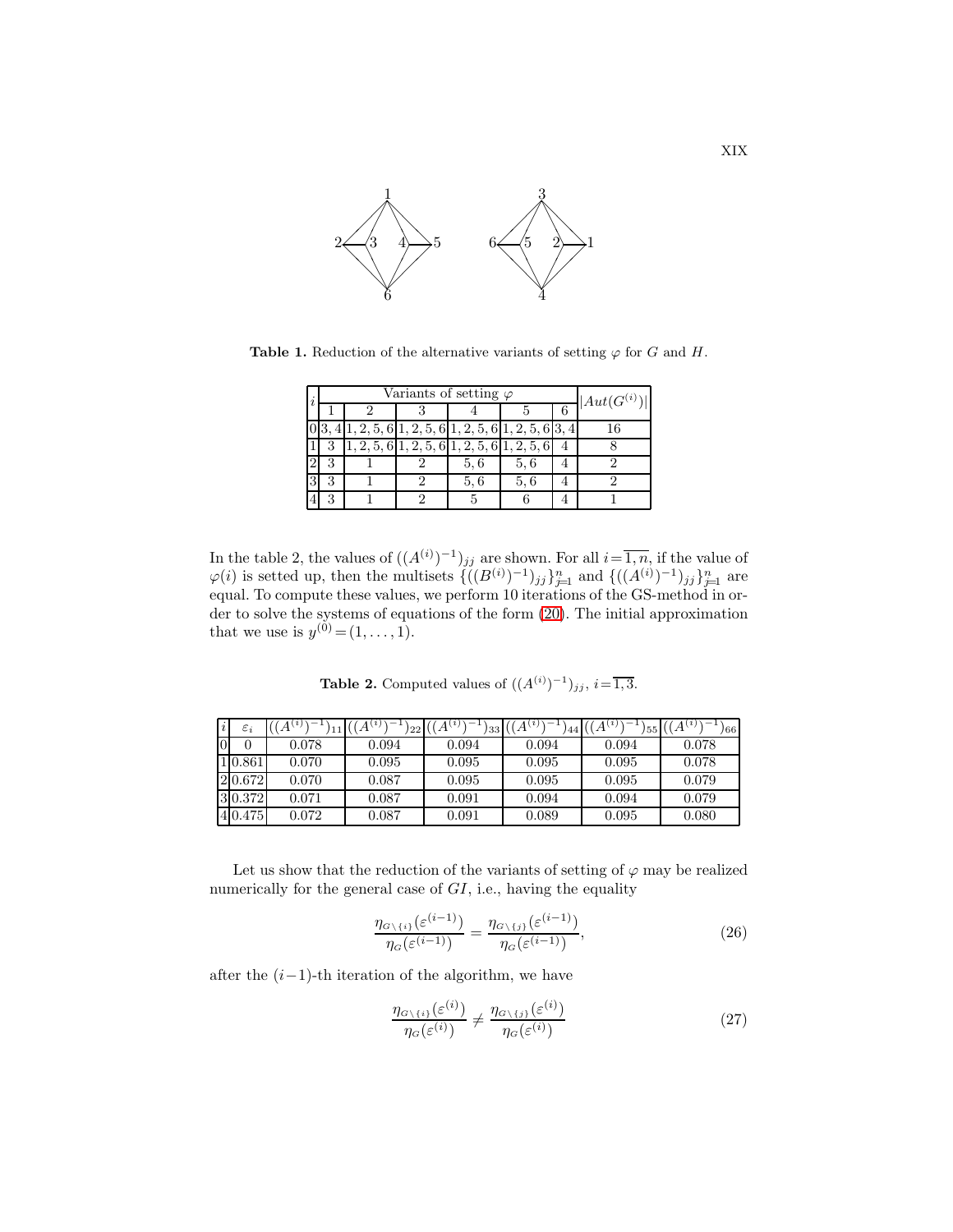after the *i*-th iteration. Let us show that  $(27)$  may be checked numerically using machine numbers with polinomially restricted mantissa's length and it takes polynomial time.

Proposition 3. Let [\(26\)](#page-18-1) holds. Then

$$
\left| \frac{\eta_{G \setminus \{i\}}(\varepsilon^{(i)})}{\eta_G(\varepsilon^{(i)})} - \frac{\eta_{G \setminus \{j\}}(\varepsilon^{(i)})}{\eta_G(\varepsilon^{(i)})} \right| > \frac{1}{3^n 10^N d^2} \tag{28}
$$

and we may check the inequality [\(27\)](#page-18-0) using  $O(n^3)$  elementary machine operations and using machine numbers with mantissa's length  $O(n)$ .

Proof. We have

$$
\left| \frac{\eta_{G \setminus \{i\}}(\varepsilon^{(i)})}{\eta_G(\varepsilon^{(i)})} - \frac{\eta_{G \setminus \{j\}}(\varepsilon^{(i)})}{\eta_G(\varepsilon^{(i)})} \right| = \left| \frac{\eta_{G \setminus \{i\}}(\varepsilon^{(i)}) - (\eta_{G \setminus \{j\}}(\varepsilon^{(i-1)}) + \varepsilon_i \eta_{G \setminus \{i\}}(\varepsilon^{(i-1)}))}{\eta_G(\varepsilon^{(i)})} \right| = \n= \varepsilon_i \cdot \frac{\eta_{G \setminus \{i\}}(\varepsilon^{(i-1)})}{\eta_G(\varepsilon^{(i)})} \tag{29}
$$

since  $\eta_{G\setminus\{i\}}(\varepsilon^{(i)}) = \eta_{G\setminus\{i\}}(\varepsilon^{(i-1)})$  and since, as it follows from  $(26)$ ,  $\eta_{G\setminus\{i\}}(\varepsilon^{(i-1)}) =$  $\eta_{G\setminus \{j\}}(\varepsilon^{(i-1)}).$ 

We have  $\eta_{G\setminus\{ij\}}(\varepsilon^{(i-1)})) \geq d^{n-2}$  because Hadamard conditions are satisfied. On the other hand, by the Gershgorine theorem, for eigenvalues  $\lambda_t$  of  $A(G^{(i)})$ , we have  $d \leq \lambda_t \leq 3d$ ,  $t = \overline{1,n}$ . Consequently,  $d^n \leq \eta_G(\tilde{\varepsilon}^{(i)}) = \prod_{r=1}^n \lambda_t \leq (3d)^n$ . Taking this into account and using [\(29\)](#page-19-0), we obtain

<span id="page-19-1"></span><span id="page-19-0"></span>
$$
\left| \frac{\eta_{G \setminus \{i\}}(\varepsilon^{(i)})}{\eta_G(\varepsilon^{(i)})} - \frac{\eta_{G \setminus \{j\}}(\varepsilon^{(i)})}{\eta_G(\varepsilon^{(i)})} \right| \ge \varepsilon_i \cdot \frac{d^{n-2}}{(3d)^n} > \frac{1}{3^n 10^N d^2}.
$$
 (30)

.

Let us estimate machine numbers mantissa's length  $L$  that is sufficient to numerically check the inequality [\(27\)](#page-18-0). For this purpose, it is required that

$$
\frac{1}{10^L} < \frac{1}{3^n 10^N d^2}
$$

This inequality is equivalent to the inequality

$$
L > n \lg 3 + 2 \lg d + N.
$$

Since  $d \leq n$ , if  $N = n$ , then, usnig machine numbers with mantissa's length L such that

$$
L > n + n \lg 3 + 2 \lg n
$$

we may check the inequality [\(27\)](#page-18-0) numerically, i.e.,  $L = O(n)$ . It follows from [\(30\)](#page-19-1) and from the Theorem 3 that it takes  $O(\log(3^n 10^n d^2)) \cdot O(n^2) = O(n^3)$ elementary machine operations to check the inequality [\(27\)](#page-18-0) numerically, where the multiplier  $O(n^2)$  is a computational complexity of one iteration of the GSmethod. □

Thus, it follows from the Propositions 2 and 3, that in order to solve the  $GI$  numerically performing elimination of graph regularities, for the graphs on  $n$ vertices, it takes  $\max\{O(n^4), O(n^2)\} = O(n^4)$  elementary machine operations and we need machine numbers with mantissa's length  $\max\{O(n^2), O(n)\} = O(n^2)$ .

XX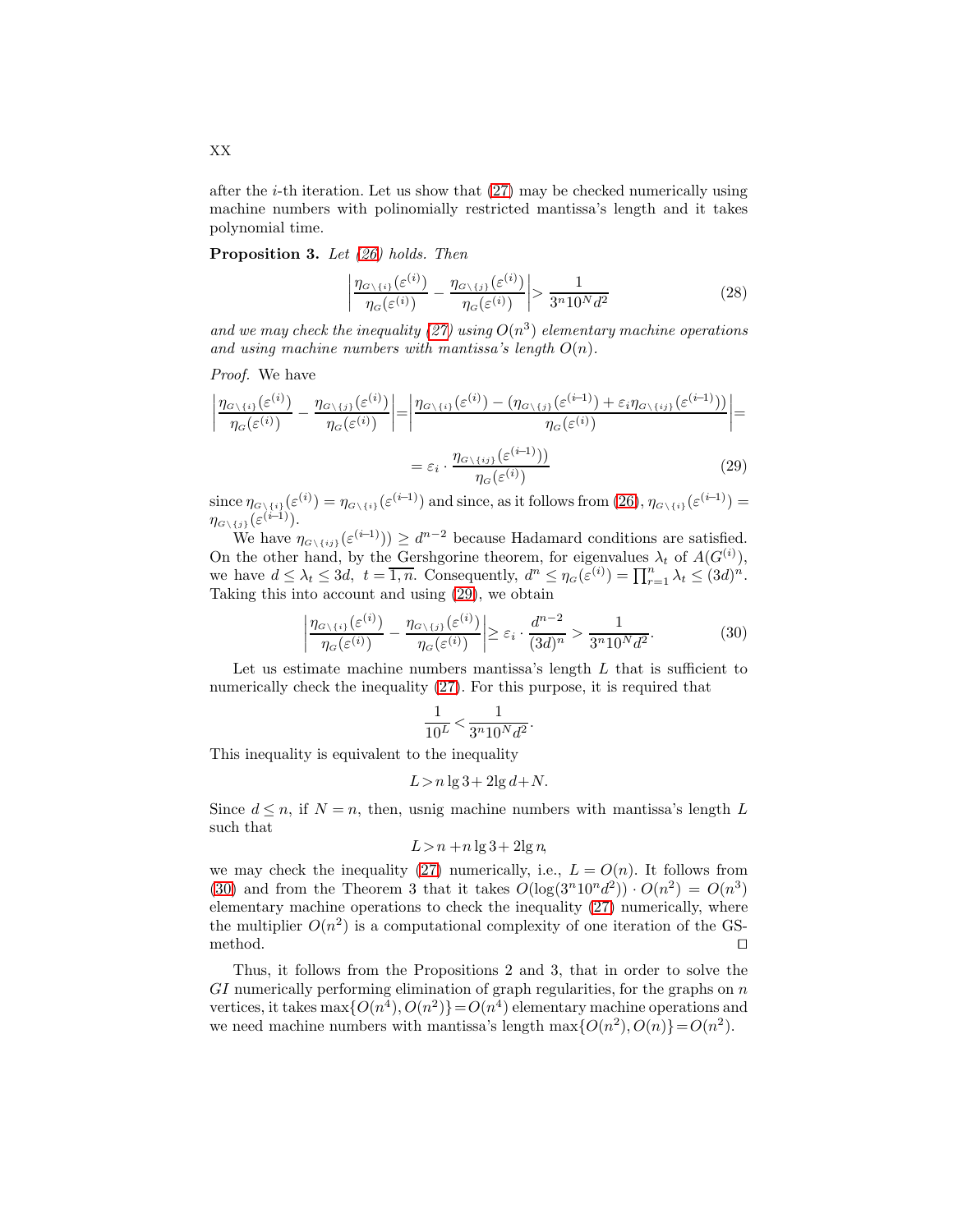#### 7 Conclusions

In our work, we assign modified characteristic polynomials for graphs and reduce the graph isomorphism problem to the following one. It is required to find out, is there such an enumeration of the graphs vertices that the modified characteristic polynomials of the graphs are equal. The modified characteristic polynomial of a graph on  $n$  vertices is a polynomial of  $n$  variables. We prove that two graphs are isomorphic if and only if there is exists an enumeration of the graphs vertices such that the polynomials of the graphs are equal. We present algorithms for the graph isomorphism problem that use the redution.

We prove the propositions that justify the numerical realization of the presented algorithms for the graph isomorphism problem. We show that we may check the equality of the polynomials in predefined points without direct evaluation of the polynomials values in these points. We prove that, for the graphs on *n* vertices, it is required  $O(n^4)$  elementary machine operations and it is requred machine numbers with mantissa's length  $O(n^2)$  to check the equality of the polynomials values numerically.

#### <span id="page-20-0"></span>References

- 1. Lindell, S.: A logspace algorithm for tree canonization. Proc. of the 24th Annual ACM Symposium on the Theory of Computing. 400–404 (1992)
- <span id="page-20-1"></span>2. Filotti, I.S., Mayer, J.N.: A polynomial-time algorithm for determining the isomorphism of graphs of fixed genus. Proc. of the 12th Annual ACM Symposium on Theory of Computing. 236–243 (1980)
- <span id="page-20-2"></span>3. Babai, L., Grigoryev, D.Yu., Mount, D.M.: Isomorphism of graphs with bounded eigenvalue multiplicity. Proc. of the 14-th Annual ACM Symposium on Theory of Computing. 310-324 (1982)
- <span id="page-20-3"></span>4. Luks, E.M.: Isomorphism of graphs of bounded valence can be tested in polynomial time. Journal of Computer and System Sciences. 25. 42-65 (1982)
- <span id="page-20-4"></span>5. Ullman, J.R.: An algorithm for subgraph isomorphism. Journal of the ACM. 23. 31–42 (1976)
- <span id="page-20-5"></span>6. Schmidt, D.C., Druffel, L.E.: A fast backtracking algorithm to test directed graphs for isomorphism using distance matrices. Journal of the ACM. 23(3). 433–445 (1978)
- <span id="page-20-7"></span><span id="page-20-6"></span>7. McKay, B.D.: Practical graph isomorphism. Congr. Numer. 30. 45–87 (1981)
- 8. Cai, J-Y., Fürer, M., Immerman, N.: An optimal lower bound on the number of variables for graph identification. Combinatorica. 12 (4). 389–410 (1992)
- <span id="page-20-8"></span>9. Datta, S., Limaye, N., Nimbhorkar, P., Thierauf, T., Wagner, F.: Planar graph isomorphism is in log-space. 24th Annual IEEE Conference on Computational Complexity. Paris, France. 203–214 (2009)
- <span id="page-20-9"></span>10. Grigoriev, D.Yu.: Two Reductions of graph isomorphism problem for polynomials. J. Soviet Math. 20. 2296–2298 (1982) (in Russian)
- <span id="page-20-10"></span>11. Cvetkovic, D.M, Doob, M., Sachs, H.: Spectra of Graphs. Academic Press, New York (1980)
- <span id="page-20-11"></span>12. Seidel, J.J.: Strongly regular graphs with (-1,1,0) adjacency matrix having eigenvalue 3. Lin. Alg. Appl. 1(2). 281–298 (1968)
- <span id="page-20-12"></span>13. Lipton, R.J., Vishnoi, N.K., Zalcstein, Z.: A generalization of the characteristic polynomial of a graph. CC Technical Report, GIT-CC-03-51. 2003. https://smartech.gatech.edu/bitstream/handle/1853/6511/GIT-CC-03-51.pdf